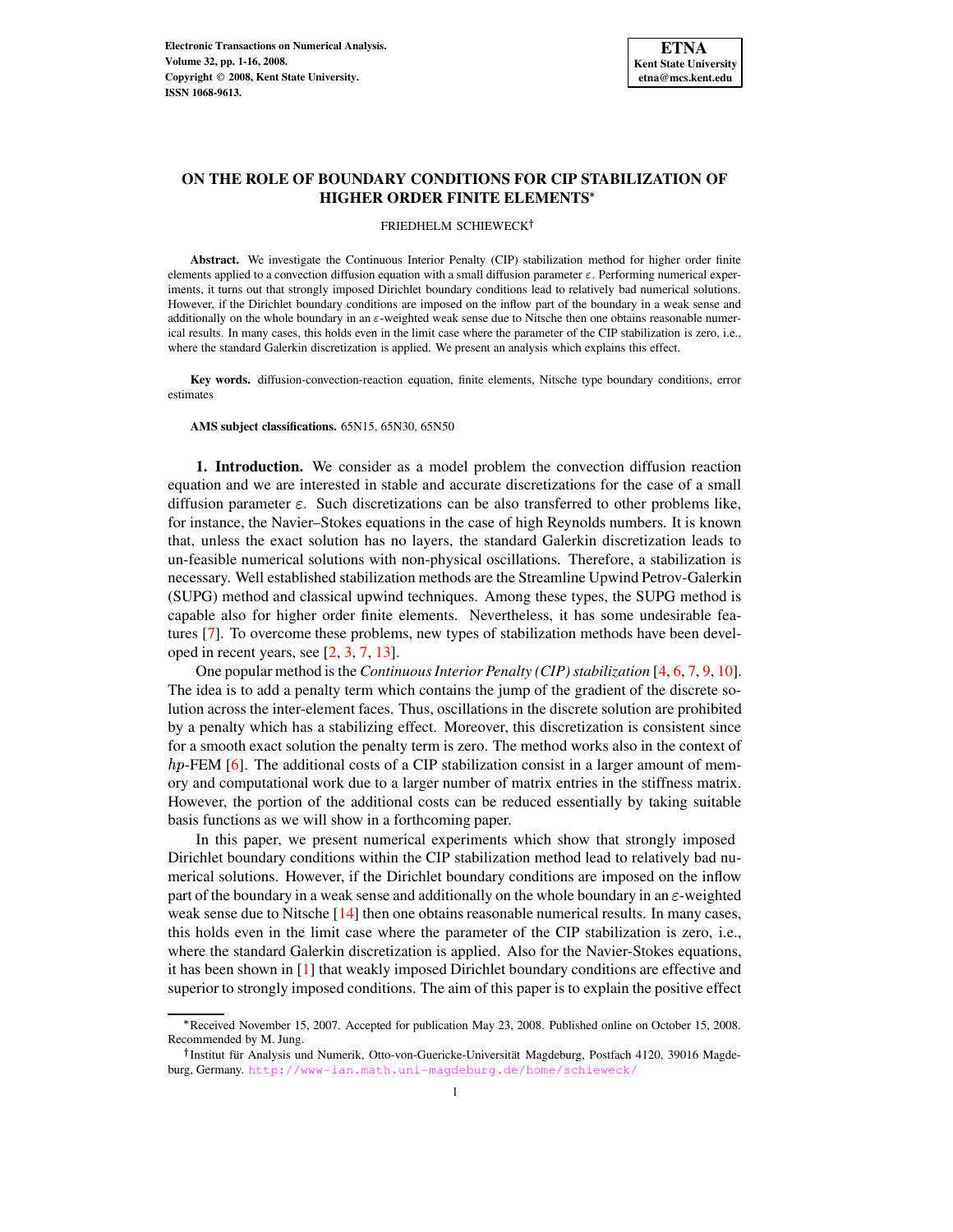of a weak imposition of Dirichlet boundary conditions by a theoretical analysis. We prove that the discretization error is small uniformly with respect to  $\varepsilon$  in a subregion  $\Omega_0$  of the domain  $\Omega$  which does not contain any layer. A different technique for proving local estimates of the discretization error can be found in the recent paper [\[8\]](#page-14-6).

Another goal of the paper is to prove a global error estimate which justifies the use of locally adapted meshes. In the literature on CIP methods  $[4, 6, 7, 9]$  $[4, 6, 7, 9]$  $[4, 6, 7, 9]$  $[4, 6, 7, 9]$  $[4, 6, 7, 9]$  $[4, 6, 7, 9]$  $[4, 6, 7, 9]$ . it has been shown that, for small  $\varepsilon$ , the order of the discretization error in the  $L^2$ -norm is  $\mathcal{O}(h^{k+1/2})$  where k is the polynomial degree of the finite element space. However, in all the mentioned papers, the final estimate is not completely in a locally adaptive fashion where a power of the local mesh size  $h_K$  of an element K is multiplied with a Sobolev norm of the exact solution on K. In order to overcome this problem, we have proved as a first step the "nearly" optimal order  $O(h^k)$  but in a completely adaptive fashion. The corresponding estimate gives a reasonable error bound if the local mesh size  $h_K$  is very small for all elements K located in the boundary layer where the local norm  $|u|_{k+1,K}$  is large. Thus, the usage of locally adapted meshes is justified by our locally adaptive estimate.

This paper is organized as follows. In Section [2,](#page-1-0) the model problem is described and notations are introduced. The two CIP stabilization methods with strong and weak imposition of the Dirichlet boundary conditions are presented in Section [3.](#page-2-0) Then, we show some numerical experiments in Section [4](#page-4-0) which indicate that the weakly imposed boundary conditions yield much better results. We explain this effect by a theoretical analysis in Section [5.](#page-6-0) Finally, in Section [6,](#page-13-0) we investigate the numerical order of convergence for a test problem and compare it with the theoretical results.

# <span id="page-1-1"></span>**2. Preliminaries and notations.**

<span id="page-1-0"></span>**2.1. Model problem.** Let  $\Omega \subset \mathbb{R}^d$ ,  $1 \leq d \leq 3$ , be a bounded domain with a polygonal or polyhedral boundary. As a model problem we consider the following convection diffusion reaction problem for the unknown function  $u : \Omega \to \mathbb{R}$ :

(2.1) 
$$
-\varepsilon \Delta u + (\beta \cdot \nabla)u + \sigma u = f \text{ in } \Omega,
$$

$$
u = 0 \text{ on } \partial \Omega,
$$

where  $\varepsilon$  is a small positive parameter,  $\beta:\Omega\to\mathbb{R}^d$  a convection field,  $\sigma:\Omega\to\mathbb{R}$  a positive reaction coefficient and  $f:\Omega\to\mathbb{R}$  a source term. For simplicity of the presentation, we consider only homogeneous Dirichlet boundary conditions but the results can be generalized to the case of non-homogeneous case. We assume that the functions  $\beta$ ,  $\sigma$  and f are sufficiently smooth. To guarantee existence and uniqueness of the solution, we assume that there exists a constant  $\sigma_0$  such that

<span id="page-1-2"></span>(2.2) 
$$
\sigma(x) - \frac{1}{2} \operatorname{div} \beta(x) \ge \sigma_0 > 0 \quad \forall x \in \Omega.
$$

**2.2. Notations.** For a domain  $G \subset \Omega$ , let  $\|\cdot\|_{m,p,G}$  and  $\|\cdot\|_{m,p,G}$  denote the usual semi-norm and norm in the Sobolev spaces  $W^{m,p}(G)$  and  $(W^{m,p}(G))^d$ , respectively. For the Hilbert spaces  $H^m(G)$  and  $(H^m(G))^d$ , we omit the index p and denote the semi-norm and norm by  $|\cdot|_{m,G}$  and  $||\cdot||_{m,G}$ . The inner product in  $L^2(G)$  and  $(L^2(G))^d$  will be denoted by  $(\cdot, \cdot)_G$ , whereas for a sufficiently smooth  $(d-1)$ -dimensional face E of G, the inner product in  $L^2(E)$  is denoted by  $\langle \cdot, \cdot \rangle_E$ . By  $\mathbb{P}_k(D)$  we denote the space of all polynomials on the domain  $D \subset \mathbb{R}^n$ ,  $1 \le n \le d$ , with total degree less than or equal to k and by  $\mathbb{Q}_k(D)$ the space of those polynomials where the maximum power in each coordinate is less than or equal to k. For a set  $G \subset \mathbb{R}^d$ , we denote by  $\text{int}(G)$  and  $\overline{G}$  the interior and closure of G, respectively. If E is a  $(d-1)$ -dimensional manifold we denote by  $|E|$  the  $(d-1)$ -measure of  $E$ .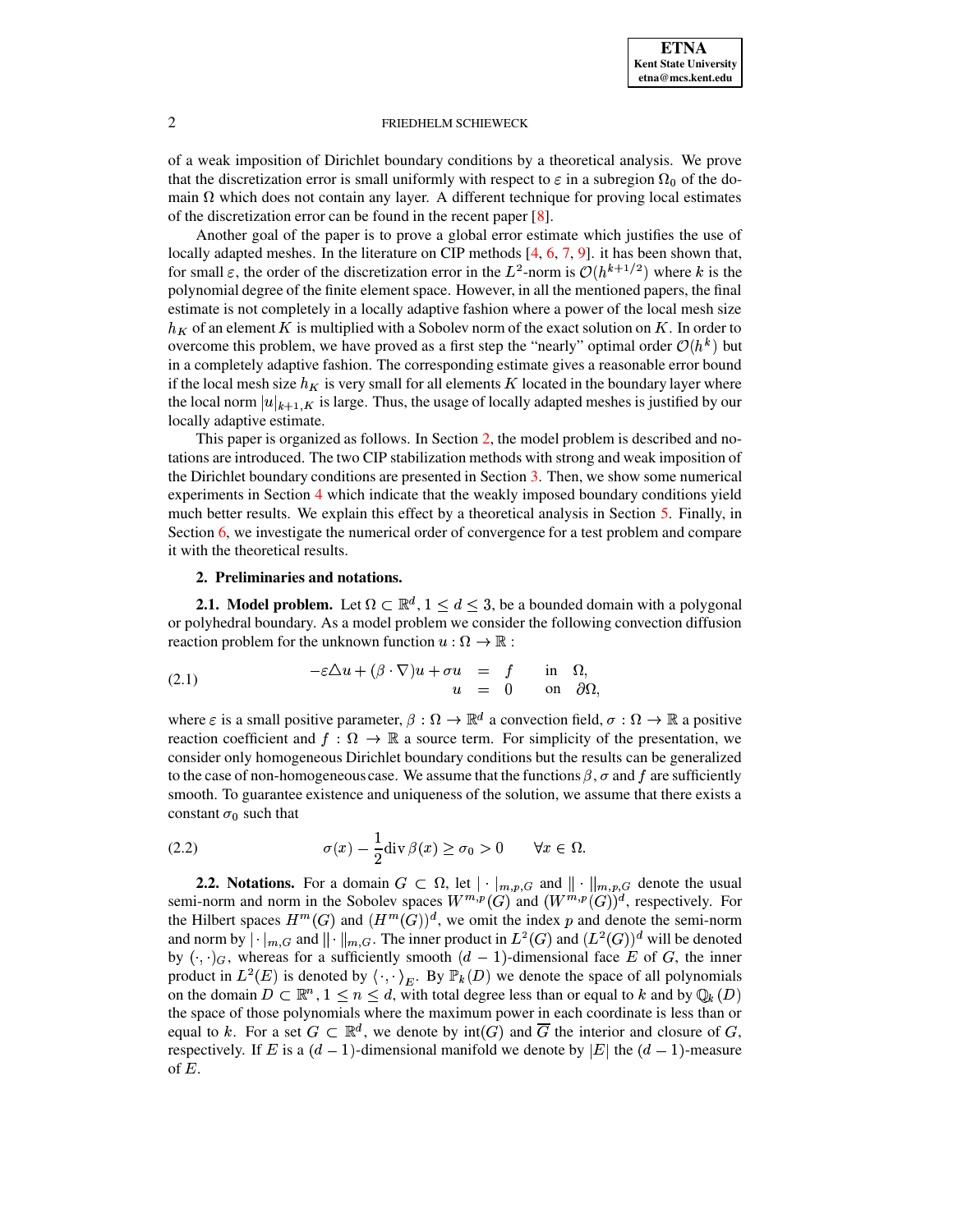

### BOUNDARY CONDITIONS FOR CIP STABILIZATION OF HIGH ORDER FINITE ELEMENTS 3

The domain  $\Omega$  is decomposed into elements  $K \in \mathcal{T}_h$  which are assumed to be open quadrilaterals or hexahedra. We denote by  $h_K$  the diameter of the element  $K \in \mathcal{T}_h$  and by  $h := max_{K \in \mathcal{T}_h} h_K$  the mesh-size. In the following, we introduce some notation to describe the element faces of the mesh. For an element  $K \in \mathcal{T}_h$ , we denote by  $\mathcal{E}(K)$  the set of all  $(d-1)$ -dimensional faces of K. Let  $\mathcal{E}_h := \bigcup_{K \in \mathcal{T}_h} \mathcal{E}(K)$  be the set of all element faces of the grid  $\mathcal{T}_h$ . We split  $\mathcal{E}_h$  as  $\mathcal{E}_h = \mathcal{E}_h^0 \cup \mathcal{E}_h^k$  where  $\mathcal{E}_h^0$  denotes the set of all inner faces and  $\mathcal{E}_h^k$  the set of all faces located at the boundary of  $\Omega$ . For each inner face  $E \in \mathcal{E}_h^0$ , there exist exactly two different elements denoted by  $K(E)$  and  $K'(E)$  such that E is one of their faces. For the boundary faces  $E \in \mathcal{E}_h^b$ , there is only one element denoted by  $K(E)$  which has  $E$  as one of its faces and we set formally  $K'(E) := \emptyset$ . For an element  $K \in \mathcal{T}_h$  and a face  $E \in \mathcal{E}(K)$ , we denote by  $n_E^K$  the unit normal on E pointing outward with respect to K. We assign to each face  $E \in \mathcal{E}_h$  the unit normal  $n_E := n_E^{K(E)}$  and the mesh size  $h_E := h_{K(E)}$ . For an element-wise given function v and an inner face  $E \in \mathcal{E}_b^0$ , we denote by  $[v]_E$  the jump of v across  $E$  defined as

$$
[v_h]_E(x) := v_h|_{K(E)}(x) - v_h|_{K'(E)}(x) \qquad \forall x \in E.
$$

Throughout this paper,  $C$  will denote a generic constant which may have different values at different places. All these constants occurring inside of any estimate will be independent of  $\varepsilon$  and the local and global mesh parameters  $h_K$  and  $h$ .

<span id="page-2-0"></span>**3. Two discretizations with CIP stabilization.** The weak formulation of problem [\(2.1\)](#page-1-1) reads: *Find*  $u \in H_0^1(\Omega)$  *such that* 

$$
(3.1) \t a(u,v) = (f,v)_{\Omega} \t \forall v \in H_0^1(\Omega),
$$

where

<span id="page-2-1"></span>
$$
a(u,v):=\varepsilon(\nabla u,\nabla v)_\Omega+(\beta\cdot\nabla u,v)_\Omega+(\sigma u,v)_\Omega.
$$

Let  $k \geq 1$  denote a fixed polynomial degree. Then, we define the finite element space  $V_h$  as

$$
(3.2) \tV_h := \{ v \in H^1(\Omega) : v \big|_K \circ F_K \in \mathbb{Q}_k(\widehat{K}) \quad \forall K \in \mathcal{T}_h \},
$$

where  $K = (-1, 1)^d$  denotes the reference element and  $F_K : K \to K$  the multilinear reference mapping of the element  $K \in \mathcal{T}_h$ .

In the following, we describe two discretizations of problem  $(3.1)$  which differ in the treatment of the boundary conditions.

**3.1. Strong Dirichlet boundary conditions.** Here, the Dirichlet boundary conditions are contained in the finite element space in a strong sense, i.e., we will work with the space

<span id="page-2-3"></span><span id="page-2-2"></span>
$$
V_h^D := V_h \cap H_0^1(\Omega)
$$

and the discrete problem reads : *Find*  $u_h^D \in V_h^D$  *such that* 

(3.3) 
$$
a(u_h^D, v_h) + s_h(u_h^D, v_h) = (f, v_h)_{\Omega} \qquad \forall v_h \in V_h^D.
$$

The bilinear form  $s_h(\cdot, \cdot)$  acts as a stabilization term and is defined as

$$
s_h(w,v) := \sum_{E \in \mathcal{E}_h^0} \gamma h_E^2 \left\langle \left[\nabla w\right]_E, \left[\nabla v\right]_E \right\rangle_E \qquad \forall w, v \in H^2(\Omega) + V_h,
$$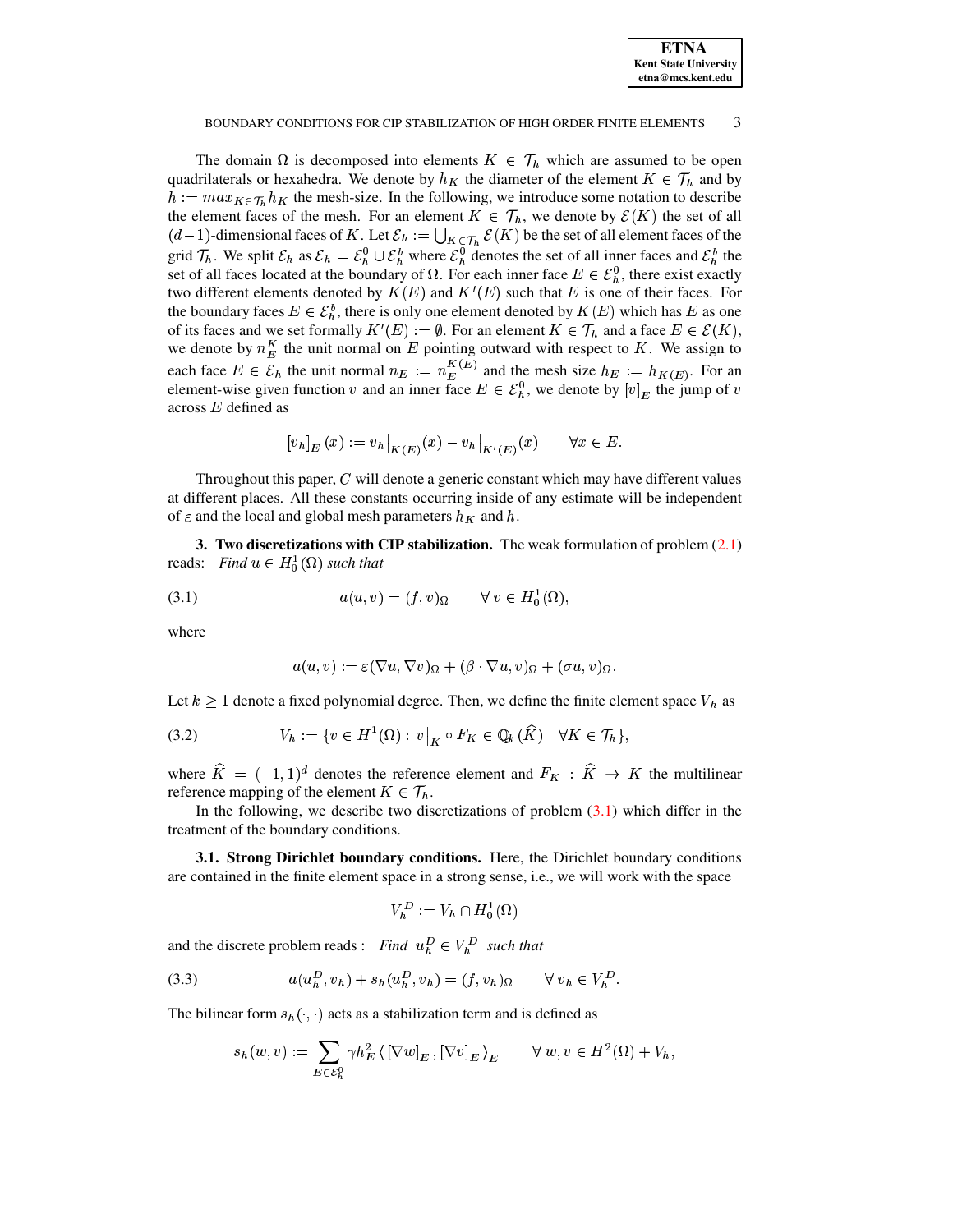<span id="page-3-1"></span>

where  $\gamma$  is a non-negative stabilization parameter which is independent of h and  $\varepsilon$ . The case  $\gamma = 0$  corresponds to the standard Galerkin discretization of (3.1).

The stabilization method  $(3.3)$  is called *continuous interior penalty* (CIP) method since it penalizes if the solution  $u_h^D$  has large jumps in the gradient across the element faces. In particular, functions which have oscillations on a relatively large subdomain will get a large penalty. Conversely, if the gradient of a function  $w$  is smooth enough, as for instance for a smooth solution  $u$  of (3.1), then there is no penalty, i.e.,

<span id="page-3-2"></span>
$$
(3.4) \t\t s_h(w, v_h) = 0 \t\forall w \in H^2(\Omega), \ v_h \in V_h.
$$

This implies the consistency of the discretization  $(3.3)$ .

3.2. Nitsche type boundary conditions. In the second discretization of  $(3.1)$ , the Dirichlet boundary conditions are imposed in a weak sense due to Nitsche  $[14]$ . Using the finite element space  $V_h^N := V_h$ , the discrete problem reads: Find  $u_h^N \in V_h^N$  such that

(3.5) 
$$
a(u_h^N, v_h) + s_h(u_h^N, v_h) + n_h(u_h^N, v_h) = (f, v_h)_{\Omega} \quad \forall v_h \in V_h^N,
$$

<span id="page-3-0"></span>where the bilinear form  $n_h(\cdot, \cdot)$  is defined as

(3.6)  

$$
n_h(w, v) := \varepsilon \sum_{E \in \mathcal{E}_h^b} \left\{ -\left\langle \frac{\partial w}{\partial n_E}, v \right\rangle_E - \left\langle w, \frac{\partial v}{\partial n_E} \right\rangle_E + \frac{\gamma_N}{h_E} \left\langle w, v \right\rangle_E \right\} + \sum_{E \in \mathcal{E}_h^-} \left\langle \left| \beta \cdot n_E \right| w, v \right\rangle_E
$$

for all  $w, v \in V_h + H^2(\Omega)$ . The parameter  $\gamma_N$  is independent of  $\varepsilon$  and  $h_E$  and has to be chosen sufficiently large; see Sections 4 and 5. The set  $\mathcal{E}_h^-$  consists of all boundary faces E that are contained in the so-called *inflow boundary part*  $\Gamma$  –, i.e.,

$$
\mathcal{E}_h^- := \{ E \in \mathcal{E}_h^b : E \subset \Gamma_- \} \quad \text{with} \quad \Gamma_- := \{ x \in \partial \Omega : \ \beta(x) \cdot n(x) < 0 \},
$$

where *n* denotes the unit normal on  $\partial\Omega$  pointing outward with respect to  $\Omega$ . Let us assume that  $\Gamma_{-}$  is completely represented by the faces  $E \subset \mathcal{E}_{h}^{-}$ , i.e.,  $\overline{\Gamma_{-}} = \bigcup_{E \subset \mathcal{E}_{-}} E$ . In the 1D-case, a face E corresponds to a nodal point  $x_E$  and the boundary integral is defined as  $\langle u, v \rangle_F := u(x_E)v(x_E).$ 

Note that the first sum in  $(3.6)$  has been proposed by Nitsche [14] for the Laplace equation. Whereas the first two terms in this sum are chosen due to consistency and symmetry of the method the third term penalizes the case if the solution  $u_h^N$  of (3.5) does not satisfy the Dirichlet boundary condition  $u_h^N = 0$ . However, we have to take into account that there is the factor  $\varepsilon$  in front of the sum which means that for small values  $\varepsilon \ll h_E$  the penalty is small. This implies that for the solution  $u_h^N$  of (3.5), the fulfillment of the boundary condition is neglected as long as  $\varepsilon$  is small compared to the local mesh sizes  $h_E$  of element faces at the boundary  $\partial\Omega$ . If we would have (by some appropriate adaptive refinement strategy) a fine mesh along the boundary, the penalty would take effect yielding a good fulfillment of the boundary condition. This makes sense along the boundary part  $\partial\Omega \setminus \Gamma_{-}$  since in general the solution would have boundary layers there. However, at the inflow part  $\Gamma_{-}$  of the boundary, there are no boundary layers in general such that a mesh refinement would make no sense. Therefore, the second sum is added in (3.6) which penalizes (also for small  $\varepsilon$ ) the case if the solution would violate the Dirichlet boundary condition at  $\Gamma_{-}$ . This term has already been proposed in the literature for problems with  $\varepsilon = 0$ , see for instance the textbook of Johnson [12, Sect. 9.5].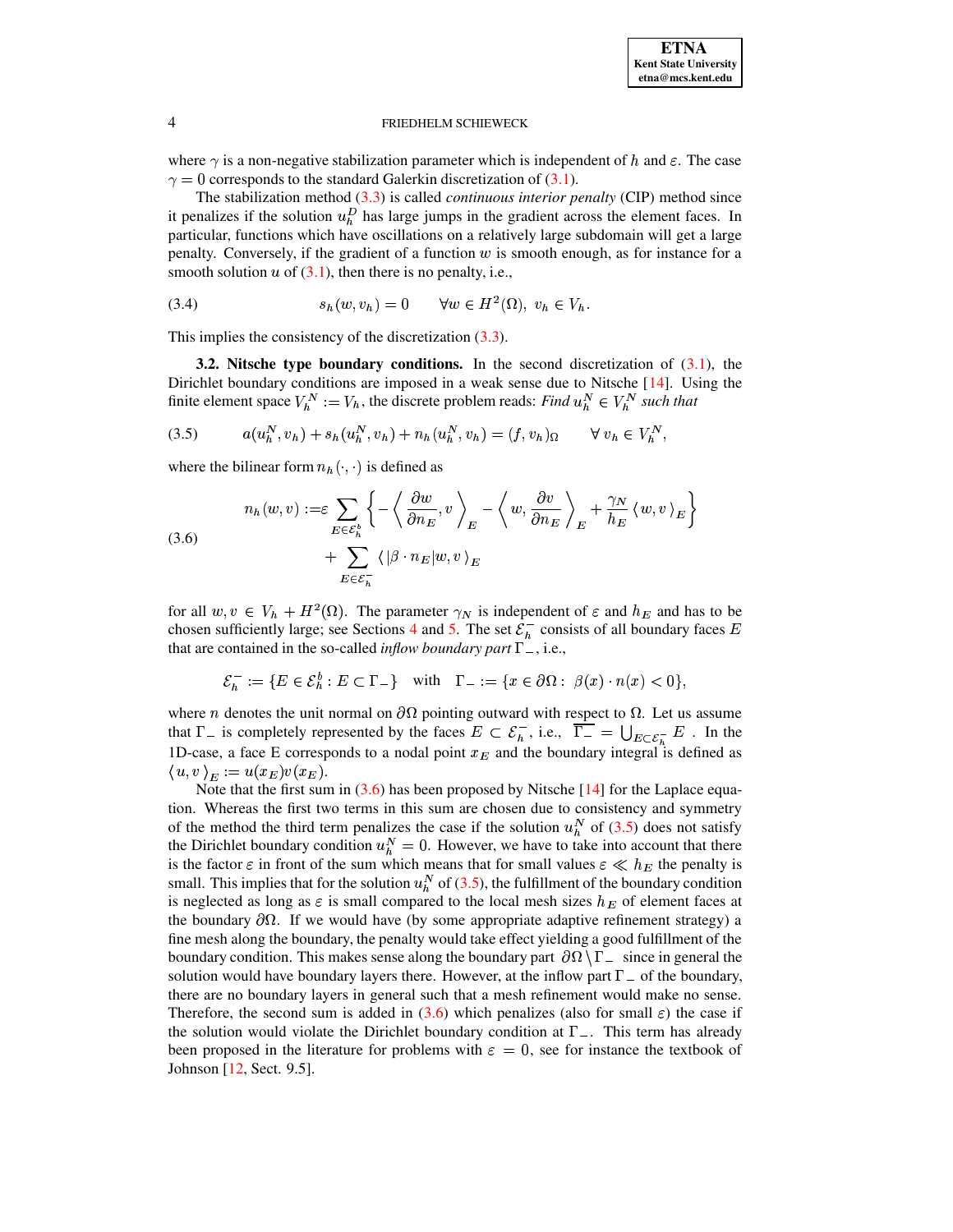| <b>ETNA</b>                  |
|------------------------------|
| <b>Kent State University</b> |
| etna@mcs.kent.edu            |

#### BOUNDARY CONDITIONS FOR CIP STABILIZATION OF HIGH ORDER FINITE ELEMENTS  $\overline{5}$

<span id="page-4-0"></span>4. Numerical comparison of strong and weak Dirichlet conditions. In this section, we present some numerical experiments that compare the strong imposition of the Dirichlet boundary conditions in discretization  $(3.3)$  with the weak imposition in discretization  $(3.5)$ . In order to simplify the graphical output of the exact and numerical solution, we restrict ourselves to a one-dimensional test problem which contains the typical difficulty of a convection dominated convection diffusion problem, namely a small  $\varepsilon$  and the presence of a boundary layer. We consider the problem

<span id="page-4-3"></span>(4.1) 
$$
L_{\varepsilon}u := -\varepsilon u'' + u' + u = f \quad \text{in} \quad \Omega = (0,1)
$$

$$
u = 0 \quad \text{on} \quad \partial\Omega,
$$

where  $f$  is chosen such that the exact solution is:

$$
u(x) = \underbrace{e^x + x - 1 - (e - 1)x}_{r(x)} - \underbrace{\underbrace{e^{(x-1)/\varepsilon} - e^{-1/\varepsilon}}_{1 - e^{-1/\varepsilon}}}_{s(x)}
$$



FIG. 4.1. Exact solution  $u(x)$  for  $\varepsilon = 10^{-3}$  and solution  $r(x)$  of the reduced problem (4.2).

<span id="page-4-2"></span>The inflow part of the boundary is  $\Gamma = \{0\}$  and the boundary layer is located at the boundary point  $x = 1$ . The exact solution can be decomposed as  $u(x) = r(x) - s(x)$ , see Figure 4.1, where r is the solution of the so-called *reduced problem* 

(4.2) 
$$
L_0 r := \beta \cdot \nabla r + \sigma r = f \quad \text{in} \quad \Omega,
$$

$$
r = 0 \quad \text{on} \quad \Gamma_-
$$

and  $s$  is the boundary layer correction. Note that  $s$  is small almost everywhere except in a very small subregion of  $x = 1$ . In particular, it holds

<span id="page-4-1"></span>
$$
\|s\|_{0,\Omega}=\|u-r\|_{0,\Omega}\leq C\varepsilon^{1/2}.
$$

Therefore, in the case of small  $\varepsilon$ , the discrete solution  $u_h$  should also be a good  $L^2$ -approximation of r, i.e., the finite element space  $V_h^D$  or  $V_h^N$  of discretization (3.3) or (3.5), respectively,<br>should be capable for a good approximation of r. Since, in general, r is not zero at  $\partial\Omega \setminus \Gamma_{-}$ ,<br>the space  $V$ point of view, we would expect that discretization  $(3.5)$  yields better results than  $(3.3)$ . This will be confirmed by the following numerical experiments.

For the computations, we have used the value  $\varepsilon = 10^{-3}$  and an equidistant mesh with  $h = 1/20$ . In Figure 4.2, we show for each discretization the exact solution u of (4.1) (dashed line) and the corresponding discrete solution  $u_h = u_h^D$  of problem (3.3) or  $u_h = u_h^N$ of problem (3.5) (solid line) with the polynomial degree  $k = 1$  or  $k = 3$ , respectively. In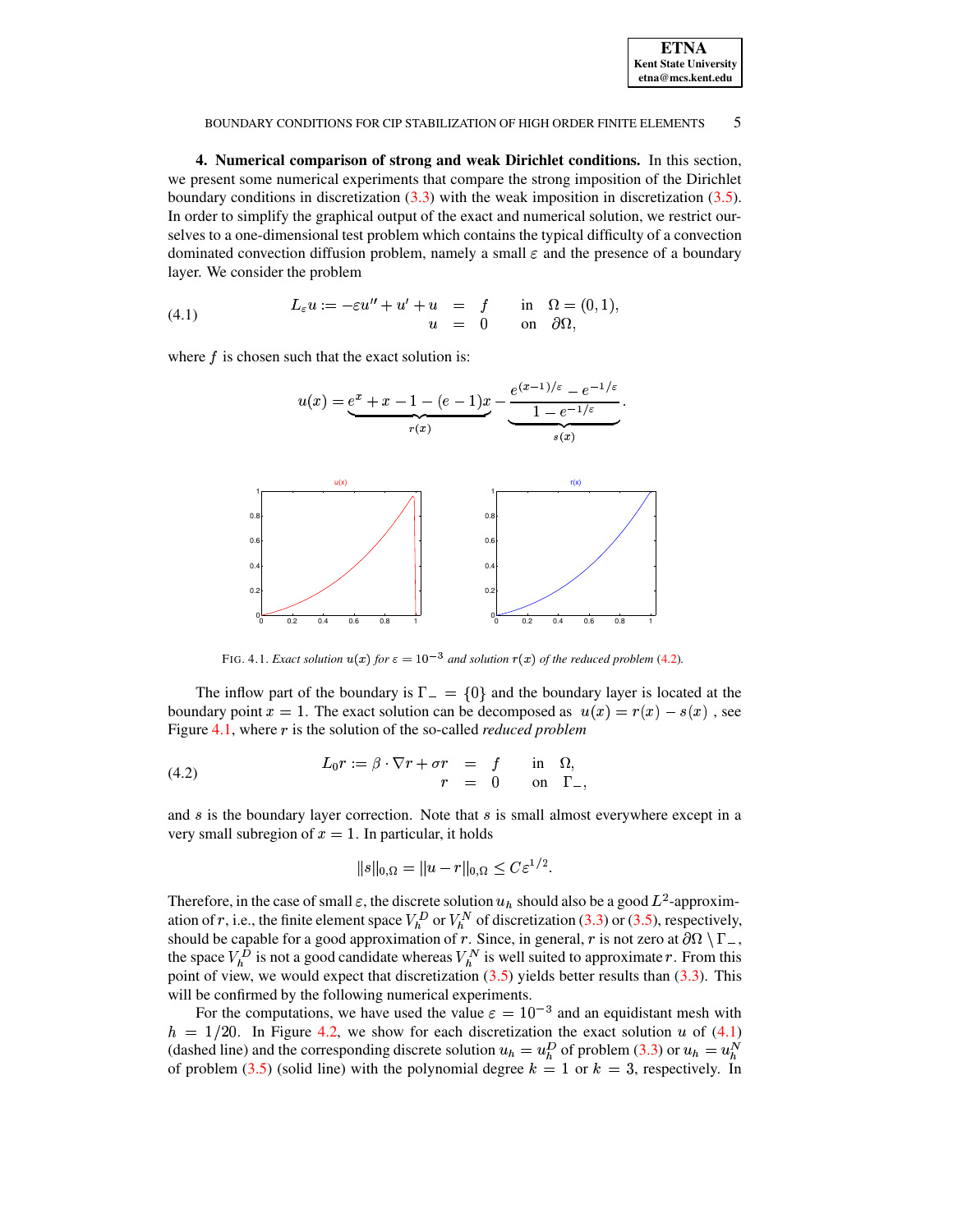

<span id="page-5-0"></span>FIG. 4.2. *Comparison between strong and Nitsche type Dirichlet boundary conditions for*  $\varepsilon = 10^{-3}$ ; *the exact solution*  $u$  *is plotted by a dashed line and the numerical solution*  $u<sub>h</sub>$  *by a solid line.* 

the discretization [\(3.5\)](#page-3-1), we have used the parameter  $\gamma_N = 10$ . The boundary integrals in the discretization are defined for the 1D-case as  $\langle u, v \rangle_E := u(x_E)v(x_E)$ , where  $x_E$  denotes the point associated with the element face  $E$  of the grid. In order to see what happens in the small boundary layer region, we have stretched in all pictures the layer interval  $(x_t, 1)$  to the interval  $(0.5, 1)$  where the *transition point*  $x_t$  is defined by  $x_t := 1-4\varepsilon |\ln(\varepsilon)|$ . The remaining interval  $(0, x_t)$  is compressed to the interval  $(0, 0.5)$ . In the pictures, we have also presented some discretely computed error norms measured on the non-layer region  $\Omega_0 := (0, 0.95)$ . By  $L_{\infty}$  we denote the error norm  $||u - u_h||_{0,\infty,\Omega_0}$ , by  $H_{\varepsilon}^1$  the term  $\varepsilon^{1/2}|u - u_h|_{1,2,\Omega_0}$  and by  $L_2$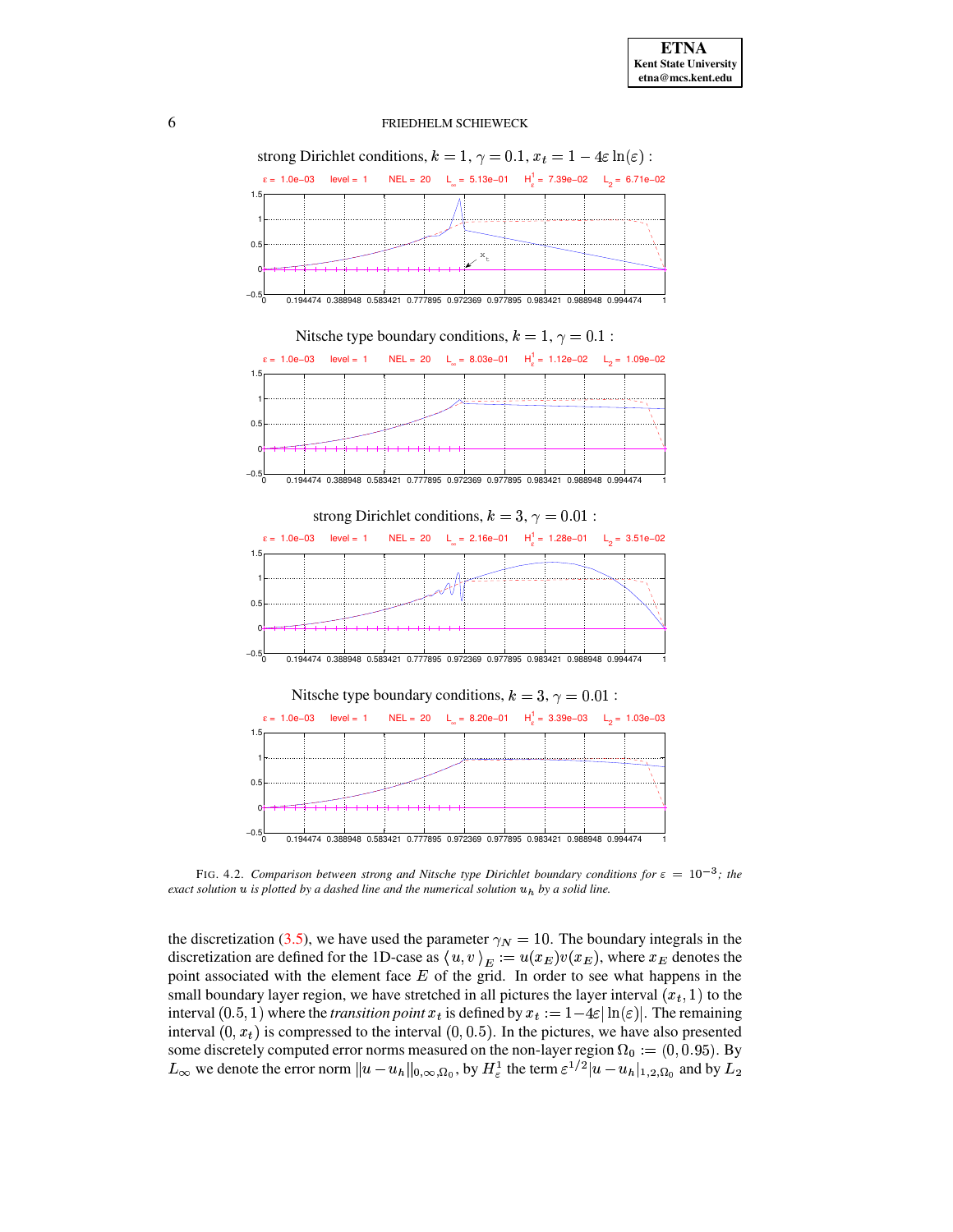the error  $||u - u_h||_{0,2,\Omega_0}$ . We clearly see that, for both polynomial degrees  $k = 1$  and  $k = 3$ , the discretization  $(3.5)$  with Nitsche type boundary conditions gives much better results than discretization  $(3.3)$  with strong imposition of the Dirichlet boundary conditions. This holds not only in the non-layer region  $\Omega_0$  but also in the region (0.95, 1) containing the boundary layer.

<span id="page-6-3"></span><span id="page-6-0"></span>**5. Analysis for Nitsche type boundary conditions.** For a subdomain  $G \subset \Omega$ , let us define the following semi-norm

$$
(5.1) \t\t\t ||v||_G := \varepsilon^{1/2} |v|_{1,G} + ||v||_{0,G} + ||\beta \cdot n|^{1/2} v||_{0,\Gamma_-} + s_h(v,v)^{1/2}.
$$

<span id="page-6-8"></span>Then, we can prove the following local estimates of the discretization error.

THEOREM 5.1 (Local estimate). Let  $V_h^N$  be the space  $V_h$  defined in (3.2) with the polynomial degree  $k \ge 1$  and  $u_h = u_h^N$  the solution of the discrete problem (3.5). Assume (2.2),  $\gamma \ge 0$ ,  $r \in H^{k+1}(\Omega)$  for the solut solution u of (2.1). Furthermore, let  $\Omega_0 \subset \Omega$  be a subdomain excluding all boundary layers in the sense that there exists a constant C independent of  $\varepsilon$  such that

<span id="page-6-4"></span>(5.2) 
$$
\varepsilon^{1/2} |u - r|_{1, \Omega_0} + ||u - r||_{0, \Omega_0} \leq C \varepsilon.
$$

<span id="page-6-5"></span>Then, for sufficiently large  $\gamma_N$ ,  $\varepsilon \leq h$  and  $m := 2 - d/2$ , it holds with  $\underline{h} := \min_{K \in \mathcal{T}_h} h_K$ 

(5.3) 
$$
\|u - u_h\|_{\Omega_0} \leq C\left(\frac{\varepsilon}{\underline{h}^m} + h^k\right) \|r\|_{k+1,\Omega}.
$$

<span id="page-6-7"></span>Moreover, if in addition it holds that

$$
(5.4) \t\t\t |u-r|_{1,\Omega_0} \leq C\epsilon
$$

<span id="page-6-6"></span>with a constant C independent of  $\varepsilon$ , then we have

(5.5) 
$$
|u - u_h|_{1, \Omega_{0h}} \leq C \underline{h}_0^{-1} \left( \frac{\varepsilon}{\underline{h}^m} + h^k \right) ||r||_{k+1, \Omega},
$$

where  $\underline{h}_0 := \min_{K \in \mathcal{T}_h(\Omega_0)} h_K$  with  $\mathcal{T}_h(\Omega_0) := \{ K \in \mathcal{T}_h : K \subset \Omega_0 \}$ , and  $\Omega_{0h} :=$ int $\left(\bigcup_{K\in\mathcal{T}_h(\Omega_0)}\overline{K}\right)$ .<br>*Proof.* Step 1. At first we prove the estimate

<span id="page-6-1"></span>

(5.6) 
$$
a_h(r - u, v_h) \leq C \frac{\varepsilon}{\underline{h}^m} ||r||_{2,\Omega} ||v_h||_{\Omega} \qquad \forall v_h \in V_h^N,
$$

<span id="page-6-2"></span>where  $a_h(\cdot, \cdot)$  is defined as

(5.7)  $a_h(w, v_h) := a(w, v_h) + s_h(w, v_h) + n_h(w, v_h), \quad \forall w \in H^2(\Omega) + V_h^N, \quad \forall v_h \in V_h^N.$ 

Setting  $w := r - u$  and using (2.1), (4.2) and (3.4), we get

$$
a_h(w, v_h) = \varepsilon (\nabla r, \nabla v_h)_{\Omega} + \varepsilon \sum_{E \in \mathcal{E}_h^b} \left\{ -\left\langle \frac{\partial r}{\partial n_E}, v_h \right\rangle_E - \left\langle r, \frac{\partial v_h}{\partial n_E} \right\rangle_E \right\}
$$

$$
+ \frac{\gamma_N}{h_E} \left\langle r, v_h \right\rangle_E \right\}
$$

$$
= -\varepsilon (\Delta r, v_h)_{\Omega} + \varepsilon \sum_{E \in \mathcal{E}_h^b \backslash \mathcal{E}_h^-} \left\{ -\left\langle r, \frac{\partial v_h}{\partial n_E} \right\rangle_E + \frac{\gamma_N}{h_E} \left\langle r, v_h \right\rangle_E \right\}
$$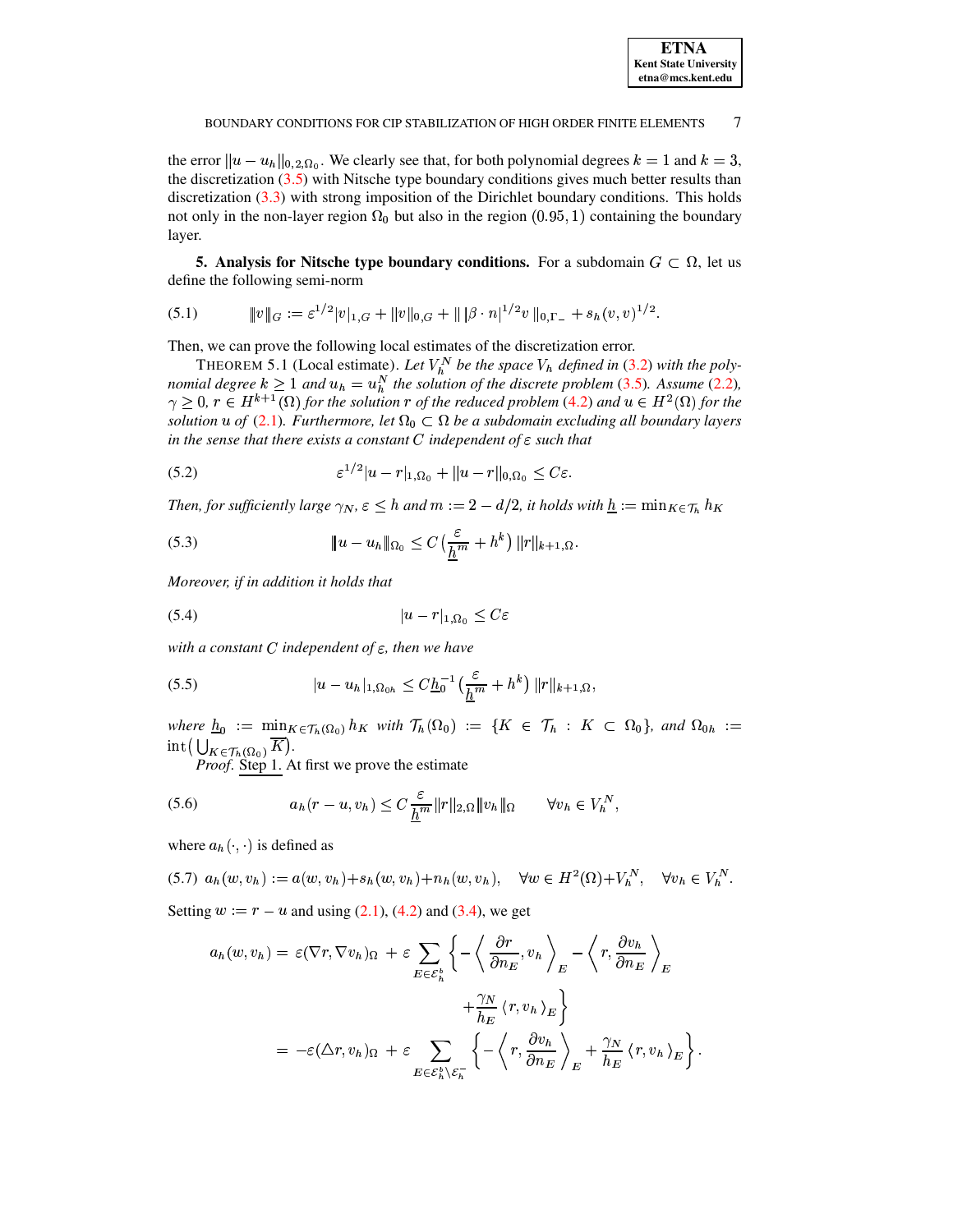The first term is estimated as

 $-\varepsilon(\Delta r, v_h)_{\Omega} \leq C\varepsilon ||r||_{2,\Omega} ||v_h||_{\Omega}.$ 

By standard arguments (transformation to the reference element  $\hat{K}$ , trace theorem on  $\hat{K}$ , transformation back and inverse inequalities) we can prove for all boundary faces  $E \in \mathcal{E}_h^b$  the estimates

<span id="page-7-0"></span>
$$
(5.8) \qquad \|\frac{\partial v_h}{\partial n_E}\|_{0,E} \le C_1 h_E^{-1/2} |v_h|_{1,K(E)} \le Ch_E^{-3/2} \|v_h\|_{0,K(E)} \qquad \forall v_h \in V_h^N,
$$

<span id="page-7-2"></span>and

(5.9) 
$$
||v_h||_{0,E} \leq Ch_E^{-1/2} ||v_h||_{0,K(E)} \qquad \forall v_h \in V_h^N.
$$

From the continuous embedding  $H^2(\Omega) \hookrightarrow C(\overline{\Omega})$ , we get

<span id="page-7-3"></span>
$$
||r||_{0,E} \leq C|E|^{1/2}||r||_{2,\Omega} \leq C h_E^{(d-1)/2}||r||_{2,\Omega} \qquad \forall E \in \mathcal{E}_h^b.
$$

Summarizing all these estimates, we obtain  $(5.6)$ .

Step 2. We show that there exists a constant  $C_2 > 0$  independent of h and  $\varepsilon$  such that

$$
(5.10) \t C_2 \|v_h\|_{\Omega}^2 \le a_h(v_h, v_h) \t \forall v_h \in V_h^N
$$

<span id="page-7-1"></span>Partial integration and (2.2) yield

(5.11) 
$$
a(v_h, v_h) = \varepsilon |v_h|_{1,2,\Omega}^2 + (\sigma - \frac{1}{2} \text{div} \,\beta, v_h^2)_{\Omega} + \frac{1}{2} \langle \beta \cdot n, v_h^2 \rangle_{\partial \Omega}
$$

$$
\geq \varepsilon |v_h|_{1,2,\Omega}^2 + \sigma_0 \|v_h\|_{0,\Omega}^2 - \frac{1}{2} \||\beta \cdot n|^{1/2} v_h\|_{0,\Gamma}^2.
$$

For  $n_h(\cdot, \cdot)$  defined in (3.6), we get

 $\mathbf{L}$ 

$$
n_h(v_h, v_h) = \sum_{E \in \mathcal{E}_h^b} \left\{-2\varepsilon \left\langle \frac{\partial v_h}{\partial n_E}, v_h \right\rangle_E + \frac{\varepsilon \gamma_N}{h_E} ||v_h||_{0,E}^2 \right\} + |||\beta \cdot n|^{1/2} v_h||_{0,\Gamma}^2.
$$

Using  $(5.8)$ , the first term on the right hand side can be estimated as

 $\mathbf{r}$ 

$$
\left| \sum_{E \in \mathcal{E}_h^b} \left\langle \frac{\partial v_h}{\partial n_E}, v_h \right\rangle_E \right| \leq \sum_{E \in \mathcal{E}_h^b} C_1 h_E^{-1/2} |v_h|_{1, K(E)} \|v_h\|_{0, E}
$$
  

$$
\leq \sum_{E \in \mathcal{E}_h^b} \left\{ \frac{1}{4} |v_h|_{1, K(E)}^2 + \frac{C_1^2}{h_E} \|v_h\|_{0, E}^2 \right\}
$$

If we choose  $\gamma_N$  large enough such that  $\gamma_N \geq 4C_1^2$ , we get

<span id="page-7-4"></span>
$$
n_h(v_h, v_h) \geq -\frac{1}{2}\varepsilon|v_h|^2_{1,\Omega} + \sum_{E \in \mathcal{E}_h^k} \frac{\varepsilon \gamma_N}{2h_E} \|v_h\|^2_{0,E} + \| |\beta \cdot n|^{1/2} v_h\|^2_{0,\Gamma_{-}}.
$$

Together with  $(5.11)$  and  $(5.7)$  this implies

$$
a_h(v_h, v_h) \ge \frac{1}{2} \varepsilon |v_h|_{1,\Omega}^2 + \sigma_0 \|v_h\|_{0,\Omega}^2 + \frac{1}{2} \||\beta \cdot n|^{1/2} v_h\|_{0,\Gamma}^2 + \sum_{E \in \mathcal{E}_h^b} \frac{\varepsilon \gamma_N}{2h_E} \|v_h\|_{0,E}^2 + s_h(v_h, v_h)
$$
  
 
$$
\ge C_2 \|v_h\|_{\Omega}^2.
$$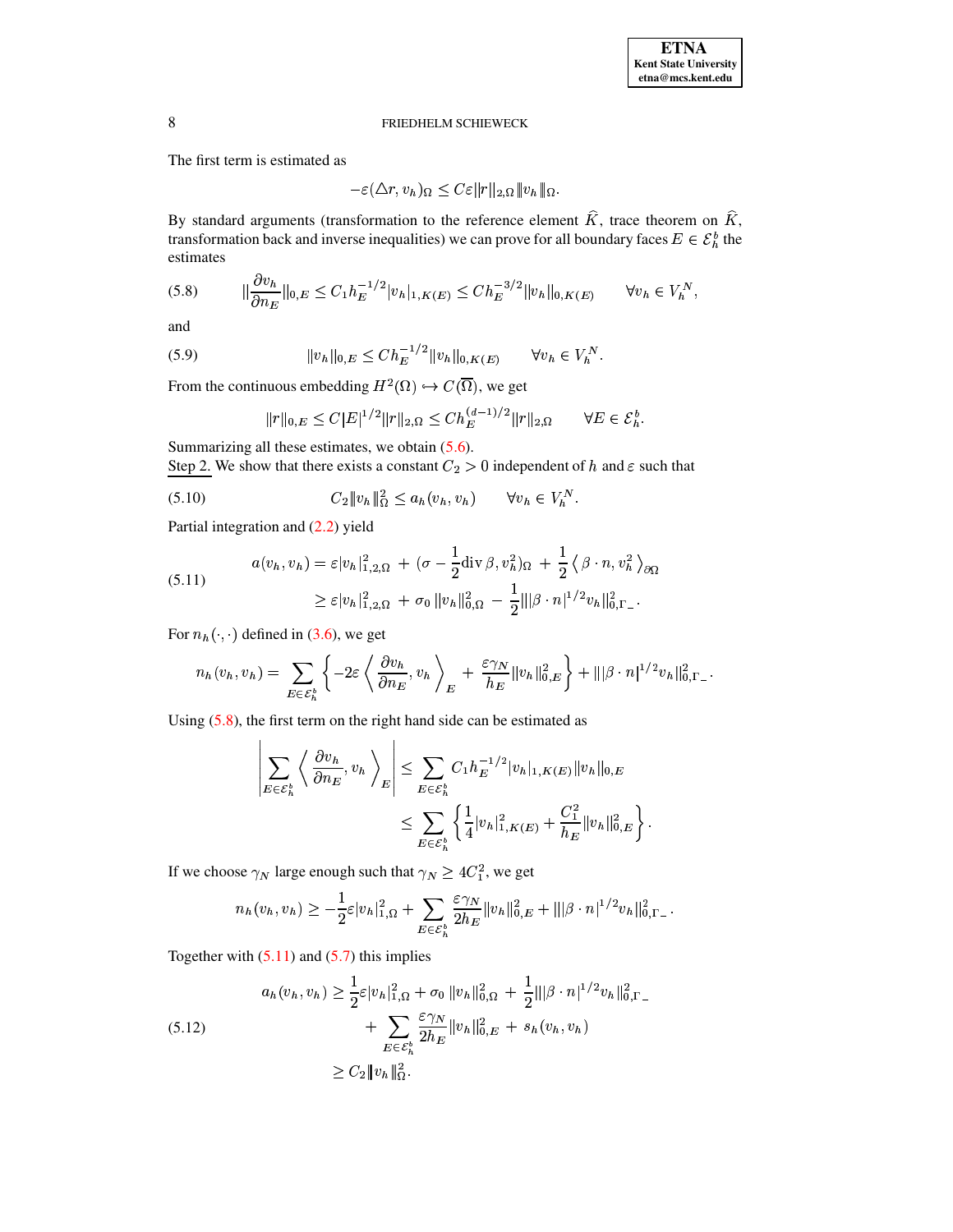<span id="page-8-0"></span>Step 3. Let  $i_h r \in V_h^N$  be the standard finite element interpolate of the reduced solution  $r \in H^{k+1}(\Omega)$ . We prove that

$$
(5.13) \t a_h(i_h r - r, v_h) \le C \left\{ \varepsilon h^{k-1} + h^k \right\} |r|_{k+1, \Omega} \|v_h\|_{\Omega} \t \forall v_h \in V_h^N.
$$

For the interpolation error  $\eta := i_h r - r$ , we have the well-known local estimates

(5.14) 
$$
|\eta|_{m,K} \leq Ch_K^{k+1-m} |r|_{k+1,K}, \qquad m = 0, 1, \quad K \in \mathcal{T}_h,
$$
  

$$
|\eta|_{m,E} \leq Ch_K^{k+1/2-m} |r|_{k+1,K(E)}, \quad m = 0, 1, \quad E \in \mathcal{E}_h.
$$

Now we estimate  $a_h(\cdot, \cdot)$  term by term:

<span id="page-8-2"></span>
$$
a(\eta, v_h) \leq \varepsilon |\eta|_{1,\Omega} |v_h|_{1,\Omega} + \{ ||\beta||_{0,\infty,\Omega} |\eta|_{1,\Omega} + ||\sigma||_{0,\infty,\Omega} ||\eta||_{0,\Omega} \} ||v_h||_{0,\Omega}
$$
  

$$
\leq \{ C\varepsilon h^{k-1} + Ch^k + Ch^{k+1} \} |r|_{k+1,\Omega} ||v_h||_{0,\Omega}
$$
  

$$
\leq C \{\varepsilon h^{k-1} + h^k \} |r|_{k+1,\Omega} ||v_h||_{\Omega},
$$

further using  $(5.8)$ ,  $(5.9)$ 

$$
n_h(\eta, v_h)
$$
  
=  $\sum_{E \in \mathcal{E}_h^k} \varepsilon \left\{ -\left\langle \frac{\partial \eta}{\partial n_E}, v_h \right\rangle_E - \left\langle \eta, \frac{\partial v_h}{\partial n_E} \right\rangle_E + \frac{\gamma_N}{h_E} \left\langle \eta, v_h \right\rangle_E \right\} + \sum_{E \in \mathcal{E}_h} \left\langle |\beta \cdot n_E| \eta, v_h \right\rangle_E$   
 $\leq C \left\{ \varepsilon \left( h^{k - \frac{1}{2}} h^{-\frac{1}{2}} + h^{k + \frac{1}{2}} h^{-\frac{3}{2}} + \gamma_N h^{-1} h^{k + \frac{1}{2}} h^{-\frac{1}{2}} \right) + h^{k + \frac{1}{2}} h^{-\frac{1}{2}} \right\} |r|_{k+1, \Omega} ||v_h||_{0, \Omega}$   
 $\leq C \left\{ \varepsilon h^{k-1} + h^k \right\} |r|_{k+1, \Omega} ||v_h||_{\Omega},$ 

and finally

$$
s_h(\eta, v_h) = \sum_{E \in \mathcal{E}_h^0} \gamma h_E^2 \left\{ \left[ \nabla \eta \right]_E, \left[ \nabla v_h \right]_E \right\}_E
$$
  

$$
\leq \sum_{E \in \mathcal{E}_h^0} C h_E^2 h_E^{k - \frac{1}{2}} |r|_{k+1, K(E) \cup K'(E)} h_E^{-\frac{3}{2}} \|v_h\|_{0, K(E) \cup K'(E)} \leq C h^k |r|_{k+1, \Omega} \|v_h\|_{\Omega}.
$$

Summarizing these estimates, we can conclude  $(5.13)$ . Note that  $(5.13)$  holds also for a locally refined grid, where  $\min_{K \in \mathcal{T}_h} h_K \ll h$ , since the negative powers of the local mesh size  $h_K$ will be cancelled by positive powers.

Step 4. We prove the Galerkin orthogonality

$$
(5.15) \t\t a_h(u - u_h, v_h) = 0 \t\t \forall v_h \in V_h^N.
$$

Let  $v_h \in V_h^N$  be a given arbitrary function. Multiplying the first equation of (2.1) by  $v_h$  and applying partial integration yields

<span id="page-8-1"></span>
$$
\varepsilon(\nabla u, \nabla v_h)_{\Omega} + (\beta \cdot \nabla u + \sigma u, v_h)_{\Omega} - \varepsilon \left\langle \frac{\partial u}{\partial n}, v_h \right\rangle_{\partial \Omega} = (f, v_h)_{\Omega}.
$$

If we use the fact that  $u = 0$  in  $L^2(\partial\Omega)$ , we get

$$
\varepsilon \sum_{E \in \mathcal{E}_h^b} \left\{ -\left\langle u, \frac{\partial v_h}{\partial n_E} \right\rangle_E + \frac{\gamma_N}{h_E} \langle u, v_h \rangle_E \right\} + \langle |\beta \cdot n| u, v_h \rangle_{\Gamma_-} = 0.
$$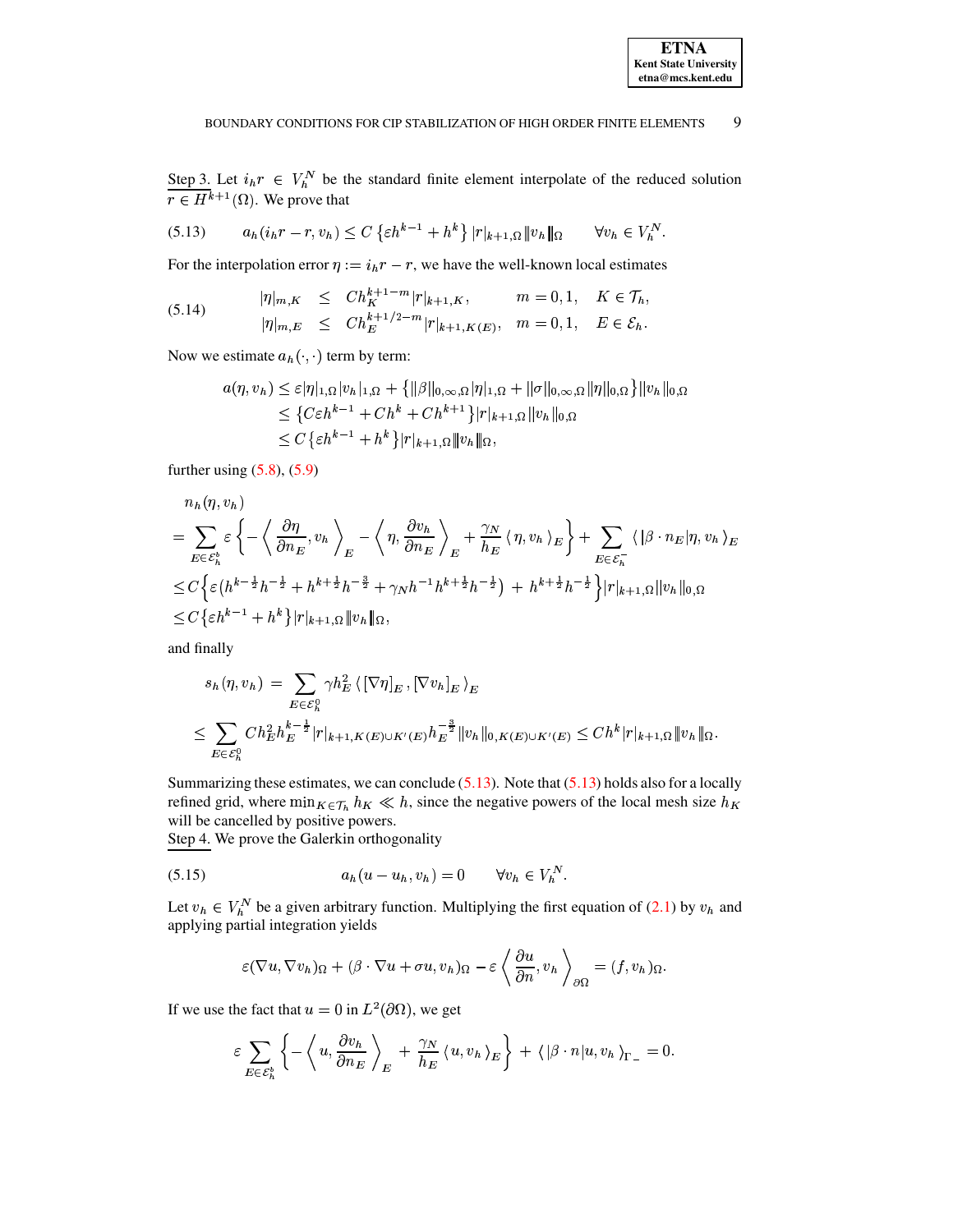| <b>ETNA</b>                  |
|------------------------------|
| <b>Kent State University</b> |
| etna@mcs.kent.edu            |

Due to (3.4) we have  $s_h(u, v_h) = 0$  since  $u \in H^2(\Omega)$ . Summation of all three equations implies

<span id="page-9-0"></span>
$$
a_h(u,v_h)=(f,v_h)_{\Omega}.
$$

Together with (3.5) for  $u_h = u_h^N$  we obtain the Galerkin orthogonality. Step 5. Let  $v_h := i_h r - u_h$ . Then, (5.10), (5.13), (5.6) and the Galerkin orthogonality (5.15) yield

$$
C_2 \|v_h\|_{\Omega}^2 \le a_h(v_h, v_h) = a_h(i_h r - r, v_h) + a_h(r - u, v_h)
$$
  
 
$$
\le C\{\varepsilon h^{k-1} + h^k + \frac{\varepsilon}{h^m}\}\|r\|_{k+1,\Omega}\|v_h\|_{\Omega},
$$

which gives a bound for  $||v_h||_{\Omega}$ . Hence, from the triangle inequality we obtain

$$
(5.16) \quad ||r - u_h||_{\Omega} \le ||r - i_h r||_{\Omega} + ||i_h r - u_h||_{\Omega} \le C \left\{ \frac{\varepsilon}{\underline{h}^m} + \varepsilon h^{k-1} + h^k \right\} ||r||_{k+1, \Omega}.
$$

where the estimate for the interpolation error  $\eta = i_h r - r$  directly follows from (5.1), (5.14),  $\varepsilon \leq C, \eta = 0$  on  $\Gamma_-, h \leq C$  and the estimate

$$
s_h(\eta, \eta) = \sum_{E \in \mathcal{E}_h^0} \gamma h_E^2 \|\left[\nabla \eta\right]_E\|_{0,E}^2 \le \sum_{E \in \mathcal{E}_h^0} C h_E^2 h_E^{2(k - \frac{1}{2})} |r|_{k+1, K(E) \cup K'(E)}^2
$$
  

$$
\le C h^{2k+1} |r|_{k+1, \Omega}^2.
$$

The estimate  $(5.16)$  implies

$$
\|r - u_h\|_{\Omega_0} \le C \left\{ \frac{\varepsilon}{\underline{h}^m} + \varepsilon h^{k-1} + h^k \right\} \|r\|_{k+1, \Omega}
$$

for each subdomain  $\Omega_0 \subset \Omega$ . Using the assumption (5.2), the fact that, for  $v := u - r$ , we have  $v = 0$  on  $\Gamma$  and  $s_h(v, v) = 0$  due to  $v \in H^2(\Omega)$ , we get

$$
||u - r||_{\Omega_0} = \varepsilon^{1/2} |u - r|_{1, \Omega_0} + ||u - r||_{0, \Omega_0} \leq C\varepsilon
$$

Now, the estimate (5.3) follows by the triangle inequality,  $\varepsilon \leq h$  and  $1 \leq C \underline{h}^{-m}$ . Step 6. We will prove now the estimate (5.5). From (5.16) we obtain with  $\varepsilon \leq h$  the estimate

$$
||r-u_h||_{0,\Omega_{0h}} \leq C\left(\frac{\varepsilon}{\underline{h}^m}+h^k\right)||r||_{k+1,\Omega}.
$$

This yields

$$
||i_hr - u_h||_{0,\Omega_{0h}} \leq ||i_hr - r||_{0,\Omega_{0h}} + ||r - u_h||_{0,\Omega_{0h}} \leq C\left(\frac{\varepsilon}{\underline{h}^m} + h^k\right)||r||_{k+1,\Omega}.
$$

Using an inverse inequality we get

$$
|r - u_h|_{1,\Omega_{0h}} \le |r - i_h r|_{1,\Omega_{0h}} + |i_h r - u_h|_{1,\Omega_{0h}}
$$
  
\n
$$
\le Ch^k |r|_{k+1,\Omega} + Ch_0^{-1} ||i_h r - u_h||_{0,\Omega_{0h}}
$$
  
\n
$$
\le Ch_0^{-1} \left(\frac{\varepsilon}{h^m} + h^k\right) ||r||_{k+1,\Omega}.
$$

10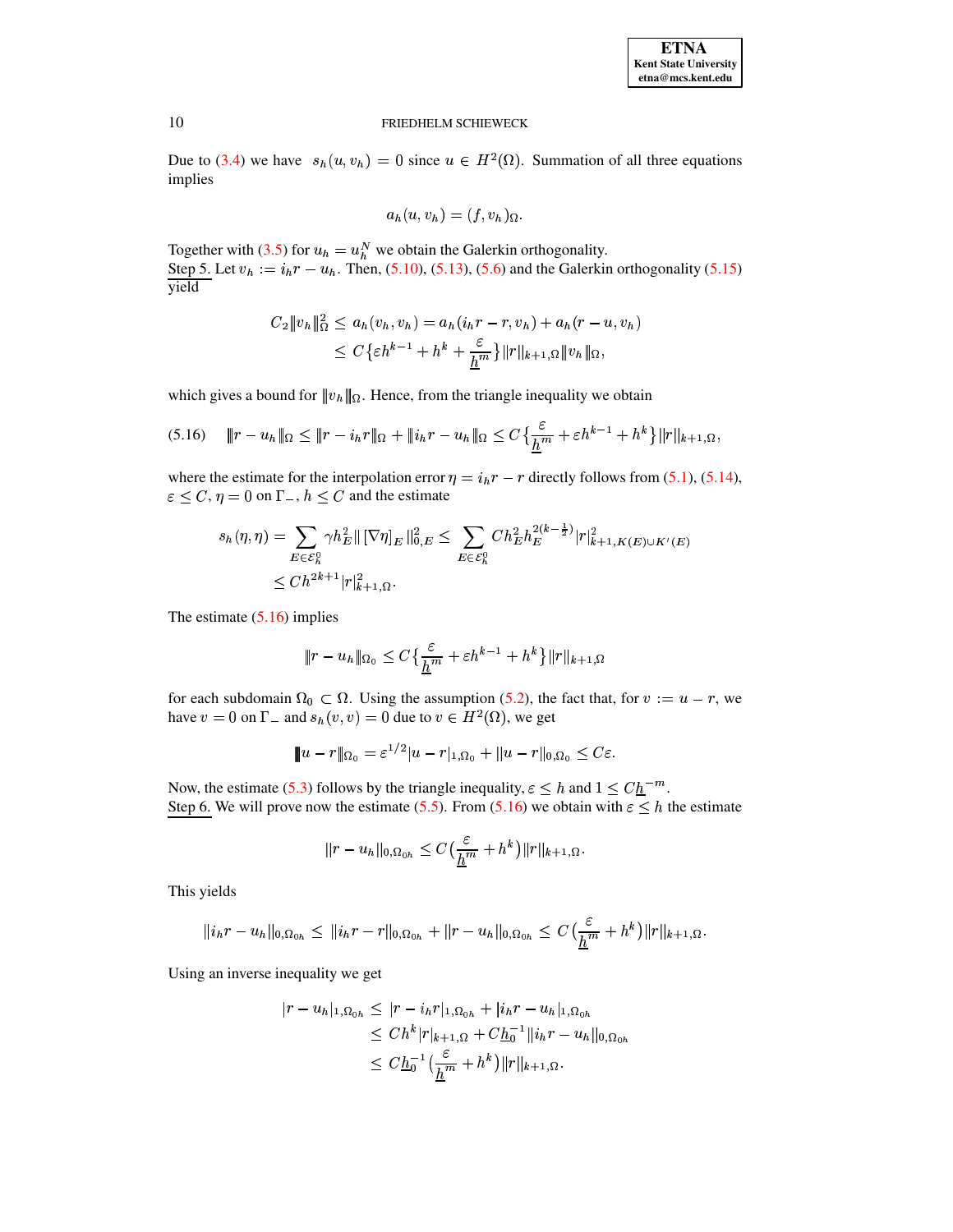#### BOUNDARY CONDITIONS FOR CIP STABILIZATION OF HIGH ORDER FINITE ELEMENTS 11

Finally, the triangle inequality and the assumption  $(5.4)$  imply

$$
|u - u_h|_{1, \Omega_{0h}} \le |u - r|_{1, \Omega_{0h}} + |r - u_h|_{1, \Omega_{0h}}
$$
  

$$
\le C \varepsilon + C\underline{h}_0^{-1} \left( \frac{\varepsilon}{\underline{h}^m} + h^k \right) ||r||_{k+1, \Omega},
$$

which proves (5.5) due to  $1 \leq C \underline{h}_0^{-1} \underline{h}^{-m}$ .

REMARK 5.2. Note that the result of Theorem 5.1 includes also the case of the Galerkin discretization, i.e., the discretization (3.5) with  $\gamma = 0$ . However, in this case, it holds  $s_h(\cdot, \cdot) = 0$  such that the norm  $\| \cdot \|_{\Omega_0}$  is weaker than in the case of CIP stabilization with  $\gamma > 0$ .

 $\Box$ 

REMARK 5.3. Of course the error bounds in (5.3) and (5.5) blow up for  $h \to 0$ and we should apply the error bound of Theorem  $5.5$  in  $(5.17)$ . However, since the seminorm  $|u|_{k+1,\Omega\setminus\Omega_0}$  of the exact solution in the layer region  $\Omega\setminus\Omega_0$  in general behaves like  $\mathcal{O}(\varepsilon^{-k-1/2})$ , the error bound in (5.17) gets reasonable not before the local mesh size in the layer region is small compared to  $\varepsilon$ . As long as  $\varepsilon \ll \underline{h}$ , i.e., as long as the boundary layers have not been resolved by small local mesh sizes  $h_K \sim \underline{h}$  in the layers, the error estimate (5.3) yields a reasonable error bound. The estimate  $(5.5)$  gives a valuable error bound if additionally the mesh  $\mathcal{T}_h(\Omega_0)$  in the subdomain  $\Omega_0$  is quasi uniform, i.e., if  $\underline{h}_0^{-1} \leq Ch^{-1}$ . Note that, for  $\varepsilon \ll \underline{h}_0$ , the  $H^1$ -estimate (5.5) is much better than the one which follows if we divide (5.3) by  $\varepsilon^{1/2}$ .

REMARK 5.4. Estimates of the error  $u - r$ , which are needed for the assumptions  $(5.2)$  and  $(5.4)$ , can be obtained in the following way. We create an asymptotic expansion  $u_{\text{as}} = r + s$  of the exact solution u such that

$$
||u - u_{as}||_{0,\Omega} \leq C\varepsilon
$$
 and  $|u - u_{as}|_{1,\Omega} \leq C\varepsilon^{\alpha}$ ,

where  $\alpha = 1/2$  for assumption (5.2) and  $\alpha = 1$  for assumption (5.4). The part s contains all boundary layer terms. For the technique to derive such an asymptotic expansion, we refer to [15]. Estimates of the error  $u - u_{\text{as}}$  in the maximum norm can be found in [11]. In order to obtain estimates of  $u - u_{\text{as}}$  in the  $L^2$ - and  $H^1$ -norm we can apply the techique for the proof of Lemma 4.6 in [16] using the estimate  $||u - u_{as}||_{0,\infty,\Omega} \leq C \varepsilon$  from [11]. Depending on the layer part s of the asymptotic expansion  $u_{\text{as}}$ , the subdomain  $\Omega_0$  is chosen such that  $||s||_{0,\Omega_0} \leq C\varepsilon$  and  $|s|_{1,\Omega_0} \leq C\varepsilon^{\alpha}$ . If we assume that there are no interior layers, the subdomain  $\Omega_0$  can be represented as  $\Omega_0 = \Omega \setminus \Omega^+ \setminus \Omega^c$  where  $\Omega^+$  is a small vicinity of the outflow boundary  $\Gamma_+ := \{x \in \partial\Omega : \beta(x) \cdot n(x) > 0\}$  with the thickness  $\mathcal{O}(\varepsilon |\ln(\varepsilon)|)$ and  $\Omega^c$  is a small vicinity of the characteristic boundary  $\Gamma_0 := \{x \in \partial \Omega : \beta(x) \cdot n(x) = 0\}$ with the thickness  $\mathcal{O}(\sqrt{\varepsilon}|\ln(\varepsilon)|)$ .

In order to prove the convergence of the method for fixed  $\varepsilon$  and  $h \to 0$  we introduce the following global "energy" norm

$$
||v||_a := \varepsilon^{1/2} |v|_{1,\Omega} + ||v||_{0,\Omega} + ||\beta \cdot n|^{1/2} v ||_{0,\Gamma_-} + \Big\{ \sum_{E \in \mathcal{E}_h^b} \frac{\varepsilon \gamma_N}{2h_E} ||v||_{0,E}^2 \Big\}^{1/2} + s_h(v,v)^{1/2}.
$$

<span id="page-10-0"></span>THEOREM 5.5 (Global estimate). Let  $V_h^N$  be the space  $V_h$  defined in (3.2) with the polynomial degree  $k \ge 1$  and  $u_h = u_h^N$  the solution of the discrete problem (3.5). Assume (2.2),  $\gamma \geq 0$ ,  $\varepsilon \leq C$  and  $u \in H^{k+1}(\Omega)$  for the solution u of (2.1). Then, for sufficiently large  $\gamma_N$ , it holds

<span id="page-10-1"></span>(5.17) 
$$
||u - u_h||_a \leq C \left( \sum_{K \in \mathcal{T}_h} h_K^{2k} |u|_{k+1,K}^2 \right)^{1/2}.
$$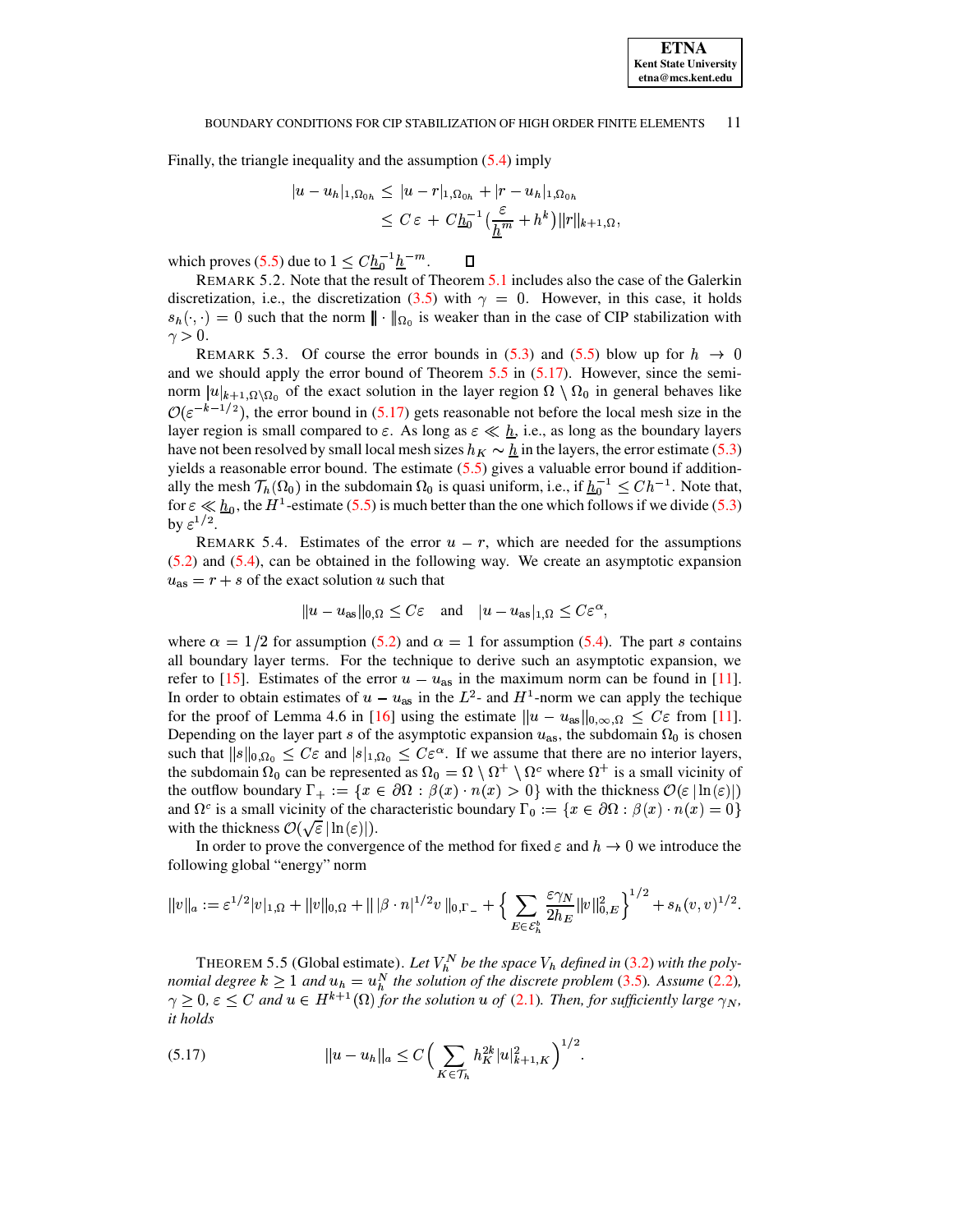*Proof.* As in the proof of Theorem  $5.1$  we get the Galerkin orthogonality (see  $(5.15)$ )

$$
a_h(u - u_h, v_h) = 0 \qquad \forall v_h \in V_h^N
$$

and the estimate (see  $(5.12)$ )

$$
C_2 ||v_h||_a^2 \le a_h(v_h, v_h) \qquad \forall v_h \in V_h^N.
$$

Let  $i_h u \in V_h^N$  be a standard finite element interpolate of the solution u which satisfies<br>the boundary condition  $i_h u = 0$  on  $\partial\Omega$  and let  $\eta := i_h u - u$  be the interpolation error. If we apply the local estimates  $(5.14)$ , where r is replaced by u, we obtain

$$
a(\eta, v_h) \leq \varepsilon^{1/2} |\eta|_{1,\Omega} \varepsilon^{1/2} |v_h|_{1,\Omega} + \left\{ ||\beta||_{0,\infty,\Omega} |\eta|_{1,\Omega} + ||\sigma||_{0,\infty,\Omega} ||\eta||_{0,\Omega} \right\} ||v_h||_{0,\Omega}
$$
  
\n
$$
\leq C \Big\{ \sum_{K \in \mathcal{T}_h} \left( \varepsilon h_K^{2k} + h_K^{2k} + h_K^{2k+2} \right) |u|_{k+1,K}^2 \Big\}^{1/2} ||v_h||_a
$$
  
\n
$$
\leq C \Big\{ \sum_{K \in \mathcal{T}_h} h_K^{2k} |u|_{k+1,K}^2 \Big\}^{1/2} ||v_h||_a,
$$

where the last inequality follows from  $\varepsilon \leq C$  and  $h \leq C$ . Furthermore, by means of  $\eta = 0$ on  $\partial\Omega$  and (5.14) it follows

$$
n_h(\eta, v_h) = \sum_{E \in \mathcal{E}_h^b} -\varepsilon \left\langle \frac{\partial \eta}{\partial n_E}, v_h \right\rangle_E \le \sum_{E \in \mathcal{E}_h^b} C \varepsilon h_E^{k-1/2} |u|_{k+1, K(E)} \|v_h\|_{0, E}
$$
  

$$
\le C \left\{ \sum_{E \in \mathcal{E}_h^b} \varepsilon h_E^{2k} |u|_{k+1, K(E)}^2 \right\}^{1/2} \|v_h\|_a \le C \left\{ \sum_{K \in \mathcal{T}_h} h_K^{2k} |u|_{k+1, K}^2 \right\}^{1/2} \|v_h\|_a.
$$

Finally, we have

$$
s_h(\eta, v_h) = \sum_{E \in \mathcal{E}_h^0} \gamma h_E^2 \left\{ \left[ \nabla \eta \right]_E, \left[ \nabla v_h \right]_E \right\}_E
$$
  
\n
$$
\leq \sum_{E \in \mathcal{E}_h^0} C h_E^2 h_E^{k - \frac{1}{2}} |u|_{k+1, K(E) \cup K'(E)} h_E^{-\frac{3}{2}} ||v_h||_{0, K(E) \cup K'(E)}
$$
  
\n
$$
\leq C \Big\{ \sum_{K \in \mathcal{T}_h} h_K^{2k} |u|_{k+1, K}^2 \Big\}^{1/2} ||v_h||_a.
$$

Summarizing these estimates, we can conclude

$$
a_h(i_h u - u, v_h) \le C \Big\{ \sum_{K \in \mathcal{T}_h} h_K^{2k} |u|_{k+1,K}^2 \Big\}^{1/2} ||v_h||_a \qquad \forall v_h \in V_h^N,
$$

which yields for  $w_h := i_h u - u_h$  by means of the Galerkin orthogonality

$$
C_2||w_h||_a^2 \leq a_h(w_h, w_h) = a_h(i_hu - u, w_h) \leq C \Big\{\sum_{K \in \mathcal{T}_h} h_K^{2k} |u|_{k+1,K}^2\Big\}^{1/2} ||w_h||_a.
$$

For the interpolation error  $\eta = i_h u - u$  we have

$$
s_h(\eta, \eta) = \sum_{E \in \mathcal{E}_h^0} \gamma h_E^2 \|\nabla \eta|_E \|\nabla \eta|_E \leq \sum_{E \in \mathcal{E}_h^0} C h_E^2 h_E^{2(k - \frac{1}{2})} |u|_{k+1, K(E) \cup K'(E)}^2
$$
  

$$
\leq C \sum_{K \in \mathcal{T}_h} h_K^{2k+1} |u|_{k+1, K}^2,
$$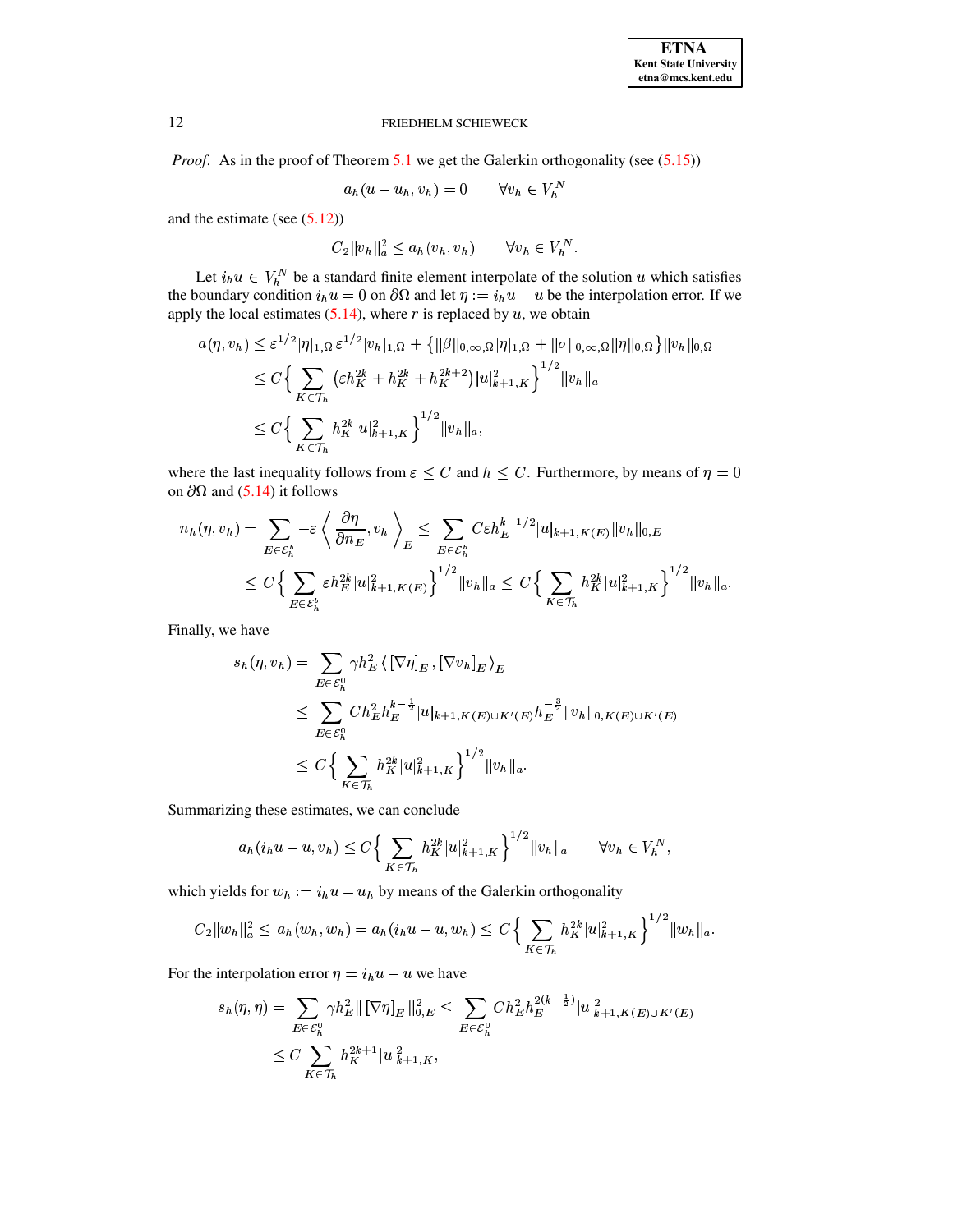#### BOUNDARY CONDITIONS FOR CIP STABILIZATION OF HIGH ORDER FINITE ELEMENTS 13

and

$$
\begin{aligned} \|\eta\|_{a} &= \varepsilon^{1/2} |\eta|_{1,\Omega} + \|\eta\|_{0,\Omega} + s_h(\eta,\eta)^{1/2} \\ &\leq C \Big\{ \sum_{K \in \mathcal{T}_h} \left( \varepsilon h_K^{2k} + h_K^{2k+2} + h_K^{2k+1} \right) |u|_{k+1,K}^2 \Big\}^{1/2} \leq C \Big\{ \sum_{K \in \mathcal{T}_h} h_K^{2k} |u|_{k+1,K}^2 \Big\}^{1/2} .\end{aligned}
$$

This implies

$$
|u - u_h||_a \le ||\eta||_a + ||w_h||_a \le C \Big\{ \sum_{K \in \mathcal{T}_h} h_K^{2k} |u|_{k+1,K}^2 \Big\}^{1/2}.
$$

REMARK 5.6. The estimate  $(5.17)$  gives a reasonable error bound if the local mesh size  $h<sub>K</sub>$  is very small for all elements K located in the boundary layer where the local norm  $|u|_{k+1,K}$  is large. On the other hand, the global error estimate (5.17) makes no sense in the case  $\varepsilon \ll h$  for a quasi uniform mesh, where  $h_K \geq Ch$  for all  $K \in \mathcal{T}_h$ , since the exact solution u in genral (if boundary layers occur) has the property that  $|u|_{k+1,\Omega}$  behaves like  $C\varepsilon^{-(k+1/2)}$  when  $\varepsilon$  tends to zero. However, in this situation, the estimate (5.3) in Theorem 5.1 guarantees that the error is small in the subdomain  $\Omega_0$  outside the boundary layer.

REMARK 5.7. In the literature on CIP methods  $[9, 4, 7, 6]$ , it has been proven that, for small  $\varepsilon$ , the optimal order of the discretization error in the  $L^2$ -norm is  $O(h^{k+1/2})$  where k is the polynomial degree of the finite element space. However, in all the mentioned papers  $[9, 4, 7, 6]$ , the final estimate is not in the locally adaptive fashion like in  $(5.17)$  where a power of the local mesh size  $h<sub>K</sub>$  of an element K is multiplied with a Sobolev norm of the exact solution on  $K$ . Even in [7], which seems to be in a locally adaptive fashion, a look into the estimate of Theorem 4.9 shows that the error bound contains a term where a power of the maximum mesh size  $h$  is multiplied with a Sobolev norm of the solution on the global domain. Thus, the application of locally adapted meshes is not justified by this estimate. However, in the case of a near constant flow field  $\beta$ , the analysis in [7] is completely local and therefore sharper than the analysis of Theorem 5.5 in this paper since it proves the optimal order. In order to overcome the problem to justify the use of locally adapted meshes in the case of a genral flow field  $\beta$ , we have proved as a first step in this paper the "nearly" optimal order  $O(h^k)$  but in a complete locally adaptive fashion. A method to prove the optimal order  $\mathcal{O}(h^{k+1/2})$  in a completely local form can be found in [5] although the estimates are not written in this way. Here the use of a global  $L^2$ -projection is avoided in the analysis which has been the main problem so far.

At the end of this section, we will draw from Theorem 5.5 some conclusions about the error  $u - u_h$  at the boundary. For a sufficiently small constant  $C_3 > 0$ , we define the following subset of the inflow boundary  $\Gamma$ 

$$
\Gamma_{-}(C_3) := \{ x \in \Gamma_{-} : |\beta(x) \cdot n(x)| \ge C_3 \}.
$$

Then, we get from  $(5.17)$  the estimate

<span id="page-12-0"></span>
$$
||u - u_h||_{0,\Gamma_-(C_3)} \leq C_3^{-1/2} C \Big( \sum_{K \in \mathcal{T}_h} h_K^{2k} |u|_{k+1,K}^2 \Big)^{1/2},
$$

which says that the discretization error at the inflow boundary is of the order  $O(h<sup>k</sup>)$  uniformly in  $\varepsilon$  if the mesh  $\mathcal{T}_h$  is locally adapted in such a way that

(5.18) 
$$
\sum_{K \in \mathcal{T}_h} \left(\frac{h_K}{h}\right)^{2k} |u|^2_{k+1,K} \leq C_4,
$$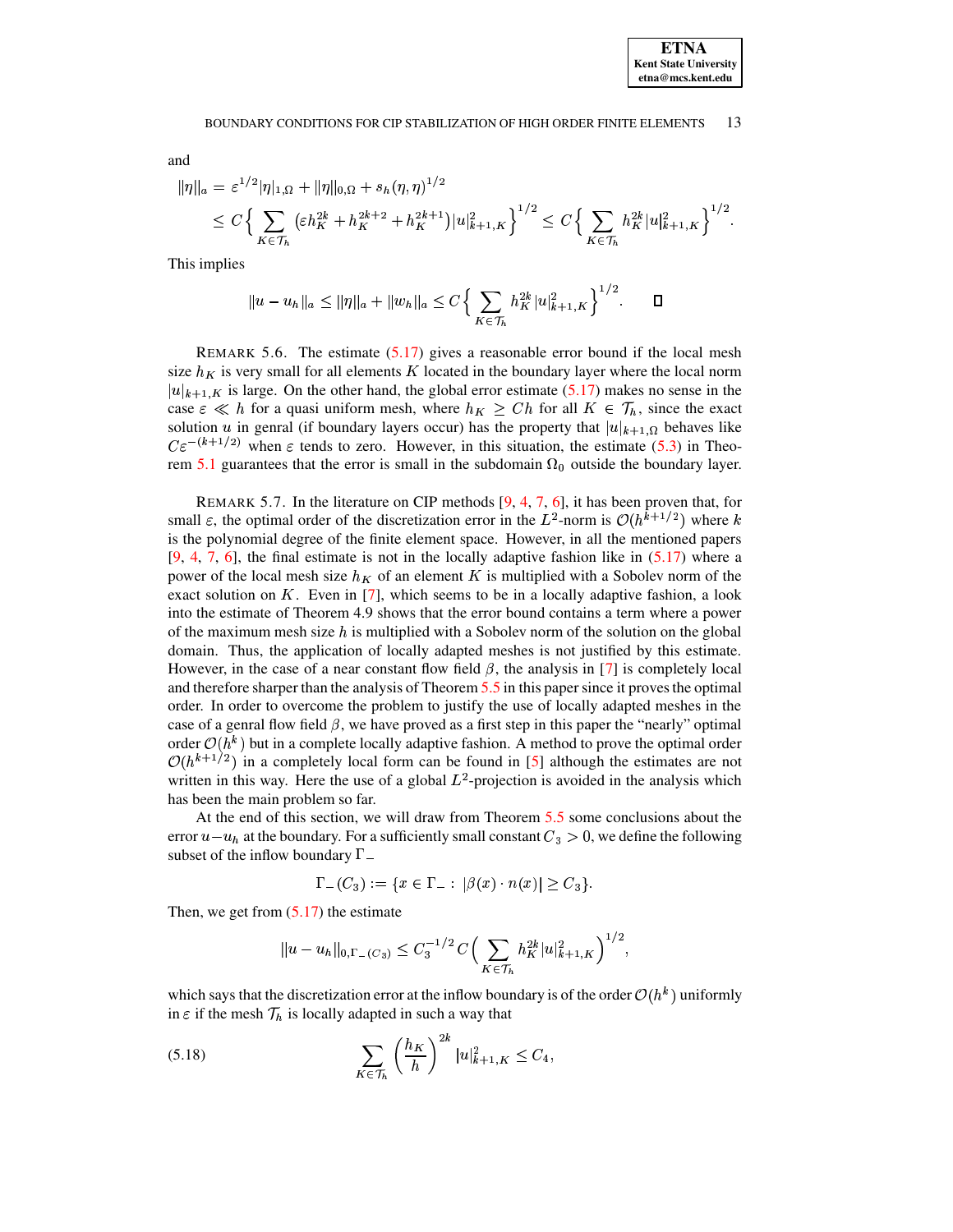

with an  $(\varepsilon, h)$ -uniformly bounded constant  $C_4$ . Let us denote by  $\Gamma_{0+} := \partial \Omega \setminus \Gamma$  the noninflow boundary. Under the assumption that the inflow boundary  $\Gamma$  is completely resolved by the mesh, i.e.,  $\overline{\Gamma_{-}} = \bigcup_{E \in \mathcal{E}^{-}} \overline{E}$ , we get the estimate

$$
||u - u_h||_{0,\Gamma_{0+}} \leq C \left(\frac{2\bar{h}_{0+}}{\varepsilon \gamma_N}\right)^{1/2} \Big(\sum_{K \in \mathcal{T}_h} h_K^{2k} |u|_{k+1,K}^2\Big)^{1/2},
$$

where  $\bar{h}_{0+} := \max_{E \in \mathcal{E}_h^b \setminus \mathcal{E}_h^-} h_E$  is the maximum mesh size at the non-inflow boundary. This says that the discretization error at the non-inflow boundary  $\Gamma_{0+}$  is of the order  $\mathcal{O}(h^k)$ if the local mesh size of the elements at  $\Gamma_{0+}$  is in the range of  $\varepsilon$  and the mesh  $\mathcal{T}_h$  is locally adapted such that (5.18) is satisfied with an  $(\varepsilon, h)$ -uniformly bounded constant  $C_4$ .

<span id="page-13-0"></span>6. Numerical study of the order of convergence. In this section, we consider again the test problem  $(4.1)$  and investigate the numerical order of convergence for the discretization  $(3.5)$  with the weak imposition of the Dirichlet boundary conditions. We consider both, the case of a very small  $\varepsilon$  and the case of the "moderate" value  $\varepsilon = 10^{-3}$ . For all computations, we use an equidistant mesh with the mesh size h, the polynomial degree  $k = 3$ , the parameter  $\gamma_N = 10$  and the subdomain  $\Omega_0 = (0, x_t)$  with  $x_t := 1 - 4\varepsilon |\ln(\varepsilon)|$ . The error  $u - u_h$  is measured on the discrete subdomain  $\Omega_{0h} = (0, x_{th}) \subset \Omega_0$  with  $x_{th} := 1 - k_0 h$ , where, for a given h,  $k_0$  denotes the smallest integer  $k \ge 1$  such that  $kh \ge 1-x_t = 4\varepsilon |\ln(\varepsilon)|$ . The parameter  $\gamma$  for the CIP stabilization has been chosen as  $\gamma = 0.01$  which was the best one in some numerical experiments with different values.

| h.    | $x_{th}$ | $  u - u_h  _{0, \Omega_{0h}}$ | order   | $u -$<br>$u_h _{1,\Omega_{0,h}}$ | order   |
|-------|----------|--------------------------------|---------|----------------------------------|---------|
| 1/10  | 0.90000  | 1.54e-07                       |         | $1.20e-0.5$                      |         |
| 1/20  | 0.95000  | $1.03e-08$                     | 3.90    | 1.58e-06                         | 2.93    |
| 1/40  | 0.97500  | $6.98e-10$                     | 3.88    | 2.06e-07                         | 2.94    |
| 1/80  | 0.98750  | $2.50e-10$                     | 1.48    | 1.21e-07                         | 0.76    |
| 1/160 | 0.99375  | $3.46e-10$                     | $-0.47$ | 3.36e-07                         | $-1.47$ |
| 1/10  | 0.90000  | 5.45e-08                       |         | $9.26e-06$                       |         |
| 1/20  | 0.95000  | 4.85e-09                       | 3.49    | $1.49e-06$                       | 2.64    |
| 1/40  | 0.97500  | $3.01e-09$                     | 0.69    | 1.57e-06                         | $-0.08$ |
| 1/80  | 0.98750  | 5.63e-09                       | $-0.90$ | 5.84e-06                         | $-1.90$ |
| 1/160 | 0.99375  | $1.13e-08$                     | $-1.00$ | $2.33e-0.5$                      | $-2.00$ |

<span id="page-13-1"></span>

|                | TABLE 6. L                                                                                                                                                     |
|----------------|----------------------------------------------------------------------------------------------------------------------------------------------------------------|
|                | $\varepsilon = 10^{-10}$ , $\Omega_0 = (0, 1 - 0.92 \cdot 10^{-8})$ , $\Omega_{0h} = (0, x_{th})$ , top table: CIP ( $\gamma = 0.01$ ), bottom table: Galerkin |
| $(\gamma=0)$ . |                                                                                                                                                                |

In Table 6.1 we show, for the case of the very small parameter  $\varepsilon = 10^{-10}$ , the results for the CIP stabilization and the standard Galerkin discretization ( $\gamma = 0$ ). The CIP stabilization shows a nearly optimal order of convergence in the  $L^2$ - and the  $H^1$ -norm in the range  $h \ge 1/40$  whereas the error stagnates for  $h \le 1/80$ . This is in agreement with estimate (5.3) in Theorem 5.1 which says that for small h the error term  $\varepsilon / \underline{h}^m$  becomes dominant. The standard Galerkin discretization, in principle shows the same qualitative behavior. However, it is less accurate for smaller mesh sizes.

In Table 6.2, we present the results for the case  $\varepsilon = 10^{-3}$ . Here, already for the first mesh size  $h = 1/10$ , the  $L^2$ -error is in the range of  $\varepsilon$  such that the error estimate (5.3) cannot give a realistic error bound anymore. However, when h gets smaller the  $L^2$ -error decreases,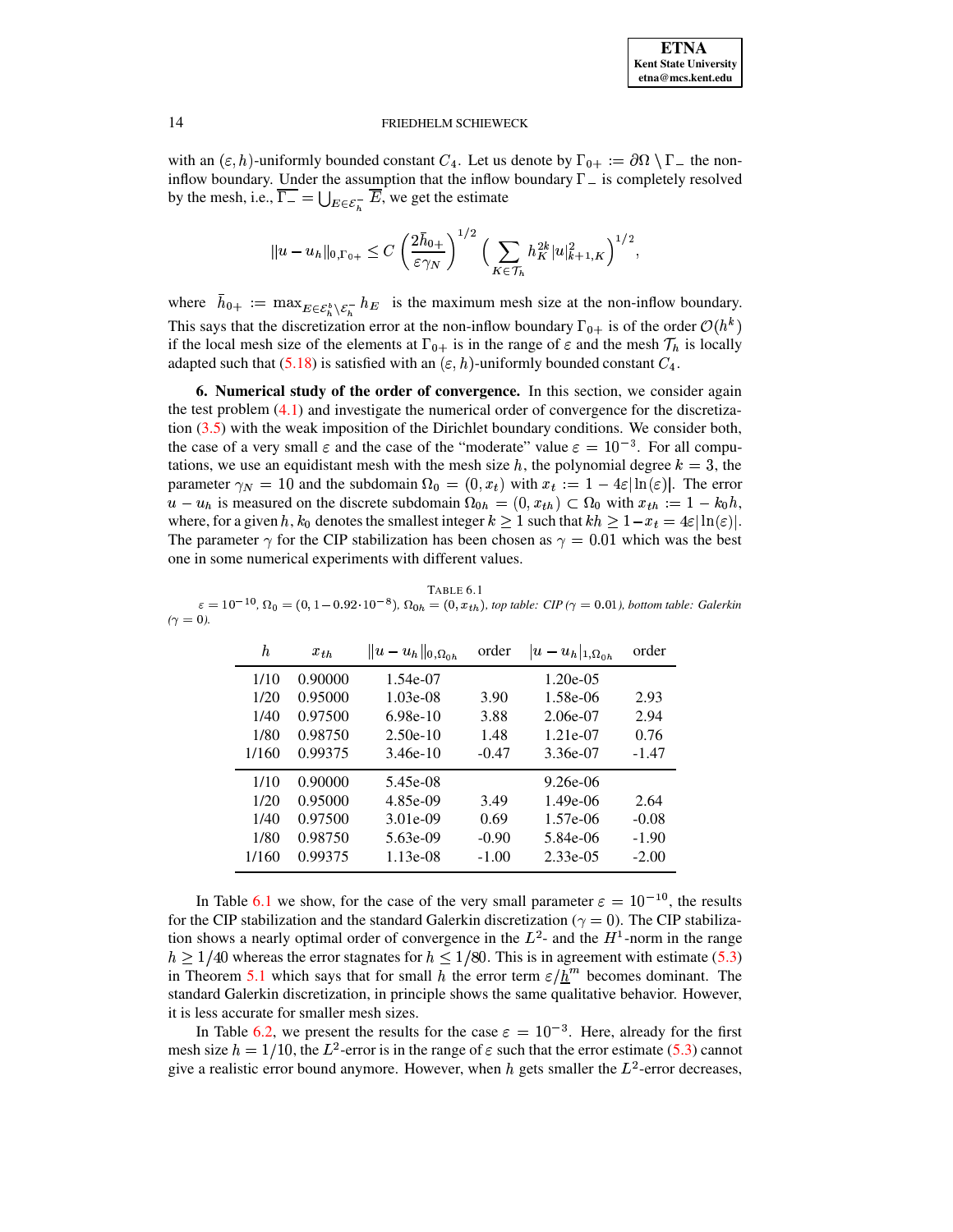initially with a small order but then very rapidly. We conjecture that for very small mesh sizes  $h < 1/640$ , when the boundary layer will be resolved, the optimal order of 4 for the  $L^2$ -norm and 3 for the  $H^1$ -norm will show up. Again the standard Galerkin discretization, in principle shows the same qualitative behavior. However, we observe that the CIP stabilization is more accurate for larger mesh sizes  $h \ge 1/40$  but less accurate for small mesh sizes  $h \le 1/80$ .

| h     | $x_{th}$ | $  u-u_h  _{0,\Omega_{0,h}}$ | order   | $ u-u_h _{1,\Omega_{0h}}$ | order   |
|-------|----------|------------------------------|---------|---------------------------|---------|
| 1/10  | 0.90000  | 7.99e-04                     |         | 4.43e-02                  |         |
| 1/20  | 0.95000  | 1.03e-03                     | $-0.36$ | 1.07e-01                  | $-1.28$ |
| 1/40  | 0.95000  | $2.30e-04$                   | 2.16    | 4.42e-02                  | 1.28    |
| 1/80  | 0.96250  | 5.55e-05                     | 2.05    | 2.31e-02                  | 0.94    |
| 1/160 | 0.96875  | 4.31e-07                     | 7.01    | 3.84e-04                  | 5.91    |
| 1/320 | 0.97187  | $3.60e-13$                   | 20.19   | 5.07e-10                  | 19.53   |
| 1/640 | 0.97187  | $3.92e-15$                   | 6.52    | $2.16e-11$                | 4.55    |
| 1/10  | 0.90000  | 2.86e-03                     |         | $3.69e-01$                |         |
| 1/20  | 0.95000  | 2.51e-03                     | 0.19    | 6.37e-01                  | $-0.79$ |
| 1/40  | 0.95000  | 7.29e-04                     | 1.78    | 3.50e-01                  | 0.87    |
| 1/80  | 0.96250  | $2.62e-0.5$                  | 4.80    | $2.05e-02$                | 4.09    |
| 1/160 | 0.96875  | $1.95e-10$                   | 17.04   | 1.88e-07                  | 16.74   |
| 1/320 | 0.97187  | 4.32e-14                     | 12.14   | $1.72e-10$                | 10.09   |
| 1/640 | 0.97187  | 3.37e-15                     | 3.68    | $2.11e-11$                | 3.03    |

<span id="page-14-8"></span>TABLE 6.2  $\varepsilon = 10^{-3}$ ,  $\Omega_0 = (0, 0.9724)$ ,  $\Omega_{0h} = (0, x_{th})$ , top table: CIP ( $\gamma = 0.01$ ), bottom table: Galerkin ( $\gamma = 0$ ).

As a summary we can say that these numerical experiments confirm the theoretical results of Theorem 5.1 and Theorem 5.5. Moreover, they indicate that the estimates are one order suboptimal with respect to the power of  $h$ . Although the results for the standard Galerkin discretization in case of weakly imposed Dirichlet boundary conditions look quite nice let us mention that we do not recommend to use this method since it is not robust in cases where the solution  $r$  of the reduced problem is not smooth. What we recommend is the CIP method in combination with adaptive grid refinement. Numerical experiments with an error indicator based on gradient recovery have shown that the CIP method works very well in practice for locally refined grids.

#### **REFERENCES**

- <span id="page-14-5"></span>[1] Y. BAZILEVS AND T. J. R. HUGHES, Weak imposition of Dirichlet boundary conditions in fluid mechanics, Comput. Fluids, 36 (2007), pp. 12-26.
- <span id="page-14-1"></span>[2] M. BRAACK AND E. BURMAN, Local projection stabilization for the Oseen problem and its interpretation as a variational multiscale method, SIAM J. Numer. Anal., 43 (2006), pp. 2544-2566.
- <span id="page-14-2"></span>[3] M. BRAACK, E. BURMAN, V. JOHN, AND G. LUBE, Stabilized finite element methods for the generalized Oseen problem, Comput. Methods Appl. Mech. Engrg., 196 (2007), pp. 853-866.
- <span id="page-14-3"></span>[4] E. BURMAN, A unified analysis for conforming and nonconforming stabilized finite element methods using interior penalty, SIAM J. Numer. Anal., 43 (2005), pp. 2012-2033.
- <span id="page-14-7"></span>[5] E. BURMAN AND A. ERN, A continuous finite element method with face penalty to approximate Friedrichs' systems, M2AN Math. Model. Numer. Anal., 41 (2007), pp. 55-76.
- <span id="page-14-4"></span>-, Continuous interior penalty hp-finite element methods for advection and advection-diffusion equa- $[6]$  – tions, Math. Comp., 76 (2007), pp. 1119-1140.
- <span id="page-14-0"></span>[7] E. BURMAN, M. A. FERNÁNDEZ, AND P. HANSBO, Continuous interior penalty finite element method for Oseen's equations, SIAM J. Numer. Anal., 44 (2006), pp. 1248-1274.
- <span id="page-14-6"></span>[8] E. BURMAN, J. GUZMÁN, AND D. LEYKEKHMAN, Weighted error estimates of the continuous interior